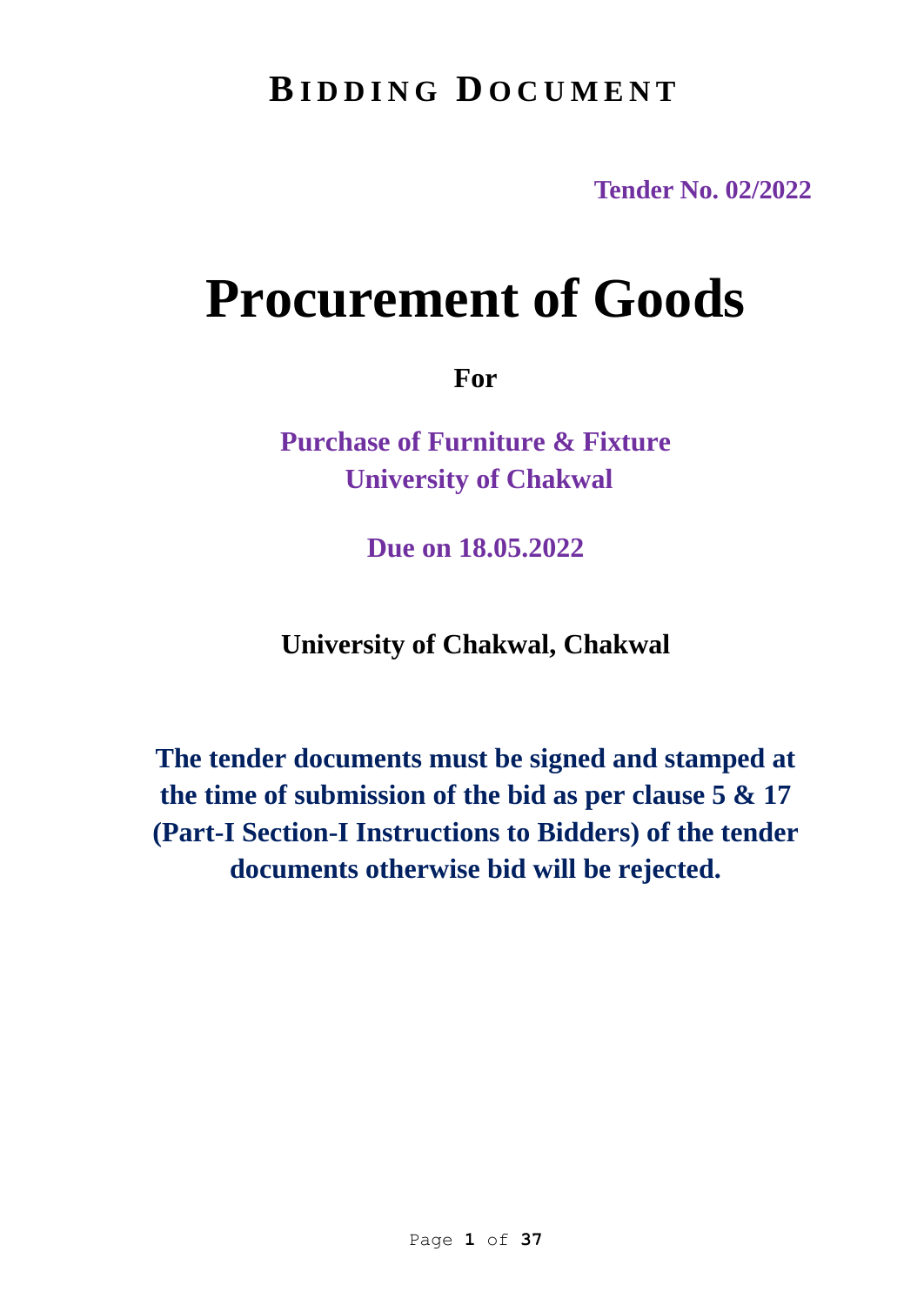# **Procurement Cell University of Chakwal** Phone: 0543-602003/0310-1376388 procurementcell@uoc.edu.pk

# **Table of Contents**

# **PART-I**

# **PART-II**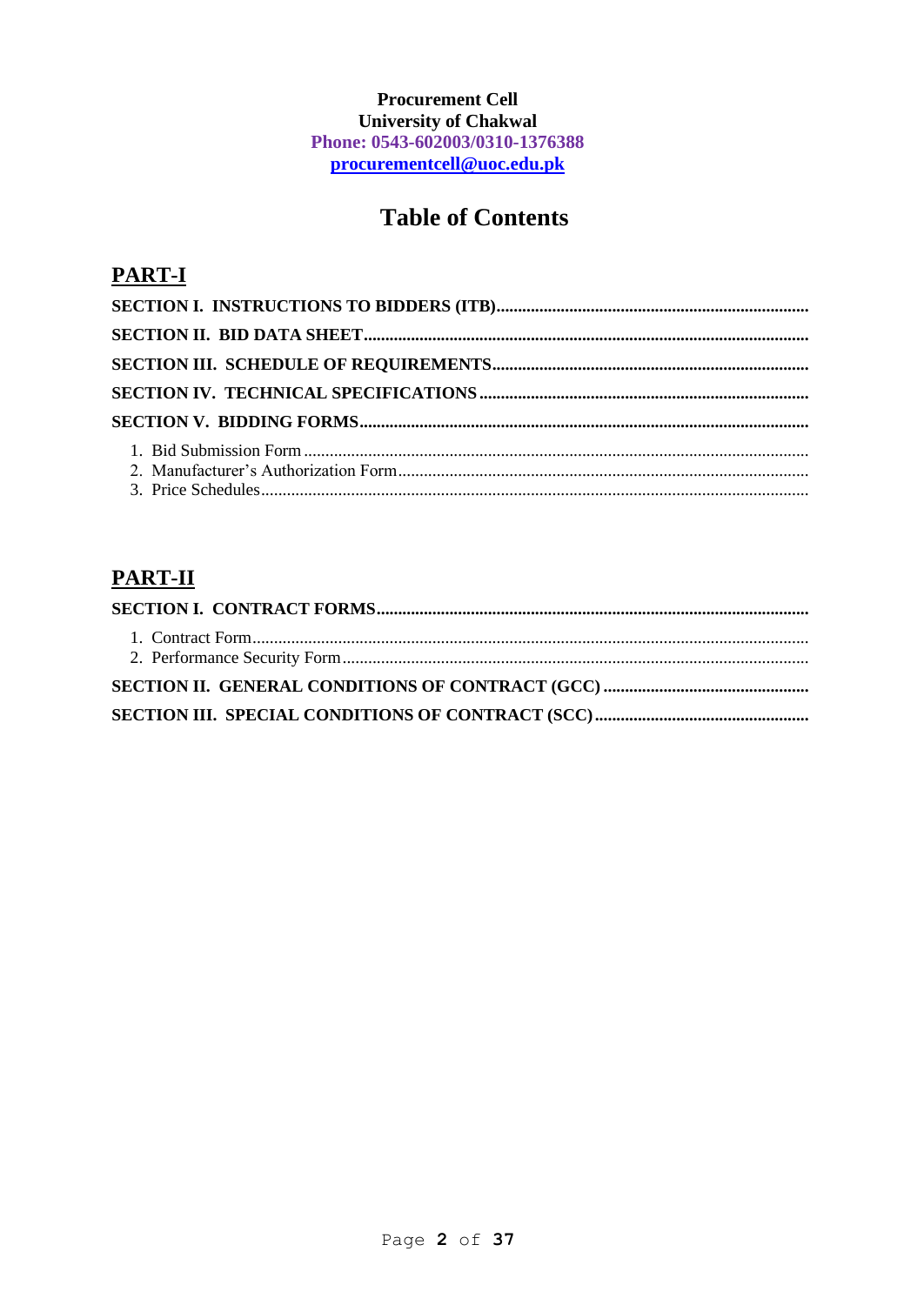# **Part-I Section I. Instructions to Bidders**

**A. Introduction**

- **1. Source of Funds** 1.1 The Procuring Agency named in the Bid Data Sheet has received budget from the **Govt. of Punjab** The Procuring Agency intends to apply a portion of the proceeds of this budget to eligible payments under the contract for which this Invitation for Bids is issued.
- **2. Eligible Bidders** 2.1 This Invitation for Bids is open to all suppliers, except as provided hereinafter.
	- 2.2 Bidders should not be associated, or have been associated in the past, directly or indirectly, with a firm or any of its affiliates which have been engaged by the Procuring Agency to provide consulting services for the preparation of the design, specifications, and other documents to be used for the procurement of the goods to be purchased under this Invitation for Bids.
	- 2.3 Government-owned enterprises may participate only if they are legally and financially autonomous, if they operate under commercial law, and if they are not a dependent agency of the Government.
	- 2.4 Bidders shall not be under a declaration of blacklisting by any Government department or Punjab Procurement Regulatory Authority (PPRA).
- **3. Eligible Goods and Services** 3.1 All goods and related services to be supplied under the contract shall have their origin in eligible source countries, defined in the *Bid Data Sheet (BDS)*, and all expenditures made under the contract will be limited to such goods and services.
	- 3.2 For purposes of this clause, "origin" means the place where the goods are mined, grown, or produced, or the place from which the related services are supplied. Goods are produced when, through manufacturing, processing, or substantial and major assembly of components, a commercially-recognized product results that is substantially different in basic characteristics or in purpose or utility from its components.
	- 3.3 The origin of goods and services is distinct from the nationality of the Bidder.
	- 4.1 The Bidder shall bear all costs associated with the preparation and submission of its bid, and the Procuring Agency named in the Bid Data Sheet, hereinafter referred to as "the Purchaser," will in no case be responsible or liable for those costs, regardless of the conduct or outcome of the bidding process.

**B. The Bidding Documents**

**5. Content of Bidding Documents** 5.1 The goods required, bidding procedures, and contract terms are prescribed in the bidding documents. In addition to the Invitation for Bids, the bidding documents include:

**4. Cost of Bidding**

Page **3** of **37**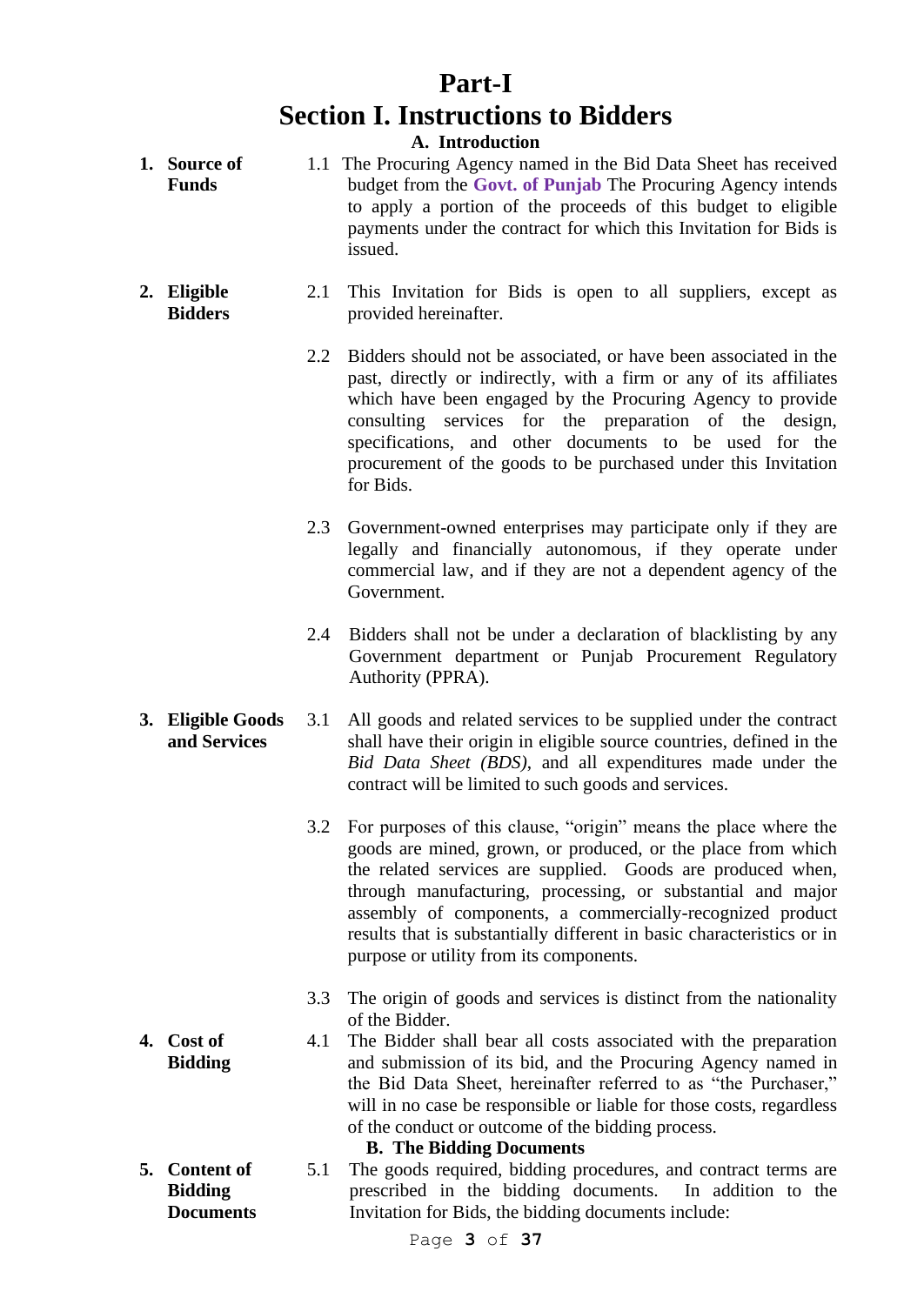- (a) Instructions to Bidders (ITB)
- (b) Bid Data Sheet
- (c) Schedule of Requirements
- (d) Technical Specifications
- (e) Bid Submission Form
- (f) Manufacturer's Authorization Form
- (g) Price Schedules
- (h) Contract Form
- (i) Performance Security Form
- (j) General Conditions of Contract (GCC)
- (k) Special Conditions of Contract (SCC)
- 5.2 The Bidder is expected to examine all instructions, forms, terms, and specifications in the bidding documents. Failure to furnish all information required by the bidding documents or to submit a bid not substantially responsive to the bidding documents in every respect will be at the Bidder's risk and may result in the rejection of its bid.
- **6. Clarification of Bidding Documents** 6.1 A prospective Bidder requiring any clarification of the bidding documents may notify the Purchaser in writing or by email at the Purchaser's address indicated in ITB Clause 19.1. The Purchaser will respond in writing to any request for clarification of the bidding documents which it receives no later than three (3) days prior to the deadline for the submission of bids prescribed in the Bid Data Sheet. Written copies of the Purchaser's response (including an explanation of the query but without identifying the source of inquiry) will be sent to all prospective bidders that have received the bidding documents.
- **7. Amendment of Bidding Documents** 7.1 At any time prior to the deadline for submission of bids, the Purchaser, for any reason, whether at its own initiative or in response to a clarification requested by a prospective Bidder, may modify the bidding documents by amendment.
	- 7.2 All prospective bidders that have received the bidding documents will be notified of the amendment in writing or by email, and will be bidding on them.
	- 7.3 In order to allow prospective bidders reasonable time in which to take the amendment into account in preparing their bids, the Purchaser, at its discretion, may extend the deadline for the submission of bids.

#### **C. Preparation of Bids**

- **8. Language of Bid** 8.1 The bid prepared by the Bidder, as well as all correspondence and documents relating to the bid exchanged by the Bidder and the Purchaser shall be written in the language specified in the Bid Data Sheet. Supporting documents and printed literature furnished by the Bidder may be in same language.
- **9. Documents Comprising the Bid** 9.1 The bid prepared by the Bidder shall comprise the following components: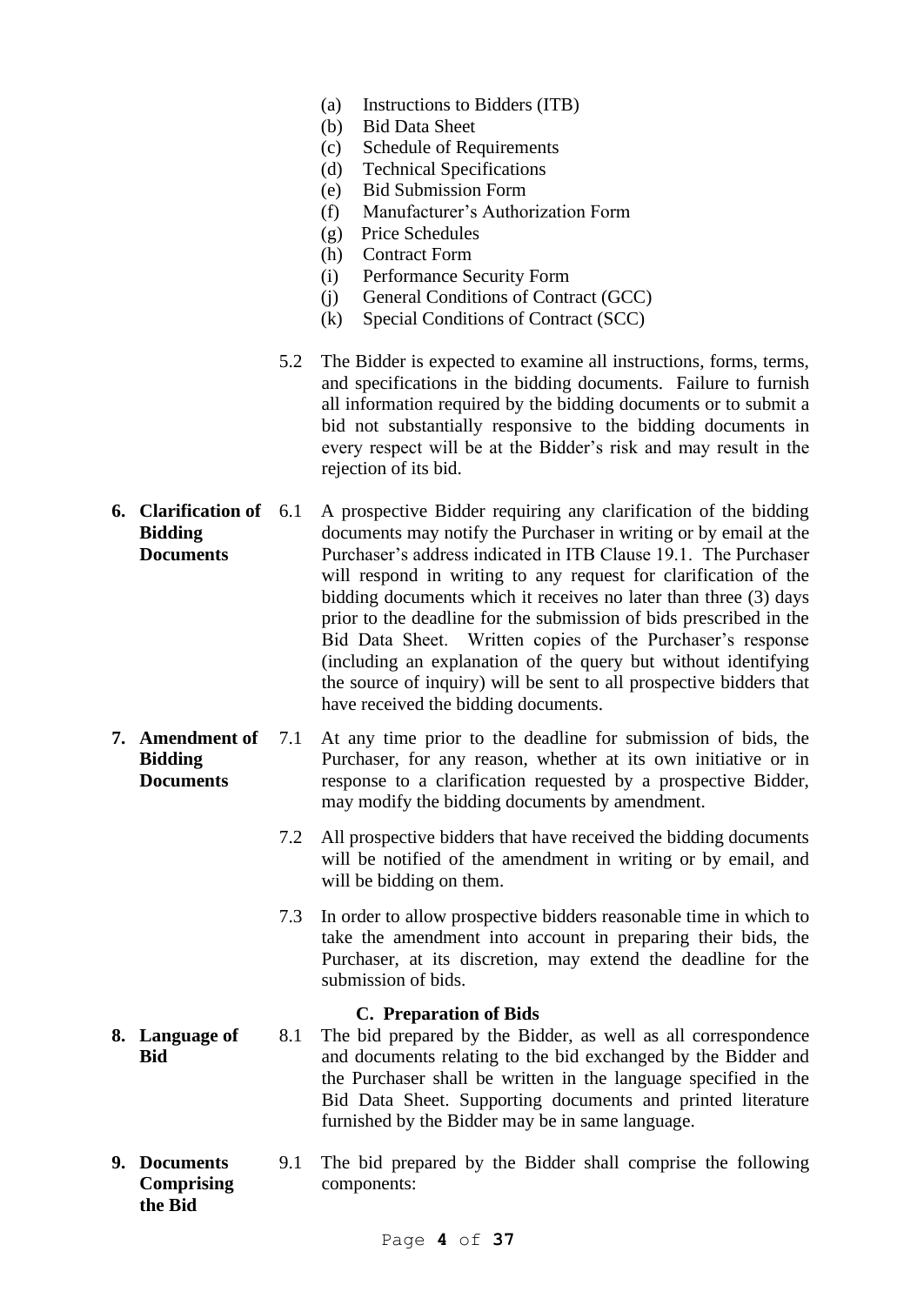|                                                                                   | a Bid Form and a Price Schedule completed in accordance<br>(a)<br>with ITB Clauses $10$ , $11$ , and $12$ ;                                                                                                                                                                                                                                     |
|-----------------------------------------------------------------------------------|-------------------------------------------------------------------------------------------------------------------------------------------------------------------------------------------------------------------------------------------------------------------------------------------------------------------------------------------------|
|                                                                                   | documentary evidence established in accordance with ITB<br>(b)<br>Clause 13 that the Bidder is eligible to bid and is qualified<br>to perform the contract if its bid is accepted;                                                                                                                                                              |
|                                                                                   | documentary evidence established in accordance with ITB<br>(c)<br>Clause 14 that the goods and ancillary services to be<br>supplied by the Bidder are eligible goods and services and<br>conform to the bidding documents; and                                                                                                                  |
|                                                                                   | bid security furnished in accordance with ITB Clause 15.<br>(d)                                                                                                                                                                                                                                                                                 |
| 10. Bid Form                                                                      | 10.1 The Bidder shall complete the Bid Form and the appropriate<br>Price Schedule furnished in the bidding documents, indicating<br>the goods to be supplied, a brief description of the goods, their<br>country of origin, quantity, and prices.                                                                                               |
| 11. Bid Prices                                                                    | 11.1 The Bidder shall indicate on the appropriate Price Schedule the<br>unit prices (where applicable) and total bid price of the goods it<br>proposes to supply under the contract.                                                                                                                                                            |
|                                                                                   | 11.2 Prices indicated on the Price Schedule shall be delivered duty<br>paid (DDP) prices.                                                                                                                                                                                                                                                       |
|                                                                                   | 11.4 The Bidder's separation of price components in accordance with<br>ITB Clause 11.2 above will be solely for the purpose of<br>facilitating the comparison of bids by the Purchaser and will not<br>in any way limit the Purchaser's right to contract on any of the<br>terms offered.                                                       |
|                                                                                   | 11.5 Prices quoted by the Bidder shall be fixed during the Bidder's<br>performance of the contract and not subject to variation on any<br>account, unless otherwise specified in the Bid Data Sheet. A bid<br>submitted with an adjustable price quotation will be treated as<br>nonresponsive and will be rejected, pursuant to ITB Clause 24. |
| <b>12. Bid Currencies</b>                                                         | 12.1 Prices shall be quoted in <b>Pak Rupees</b> unless otherwise specified<br>in the Bid Data Sheet.                                                                                                                                                                                                                                           |
| 13. Documents<br><b>Establishing</b><br><b>Bidder's</b><br><b>Eligibility and</b> | 13.1 Pursuant to ITB Clause 9, the Bidder shall furnish, as part of its<br>bid, documents establishing the Bidder's eligibility to bid and its<br>qualifications to perform the contract if its bid is accepted.                                                                                                                                |
| Qualification                                                                     | 13.2 The documentary evidence of the Bidder's eligibility to bid shall<br>establish to the Purchaser's satisfaction that the Bidder, at the<br>time of submission of its bid, is eligible as defined under ITB<br>Clause 2.                                                                                                                     |
|                                                                                   | 13.3 The documentary evidence of the Bidder's qualifications to<br>perform the contract if its bid is accepted shall establish to the<br>Purchaser's satisfaction:                                                                                                                                                                              |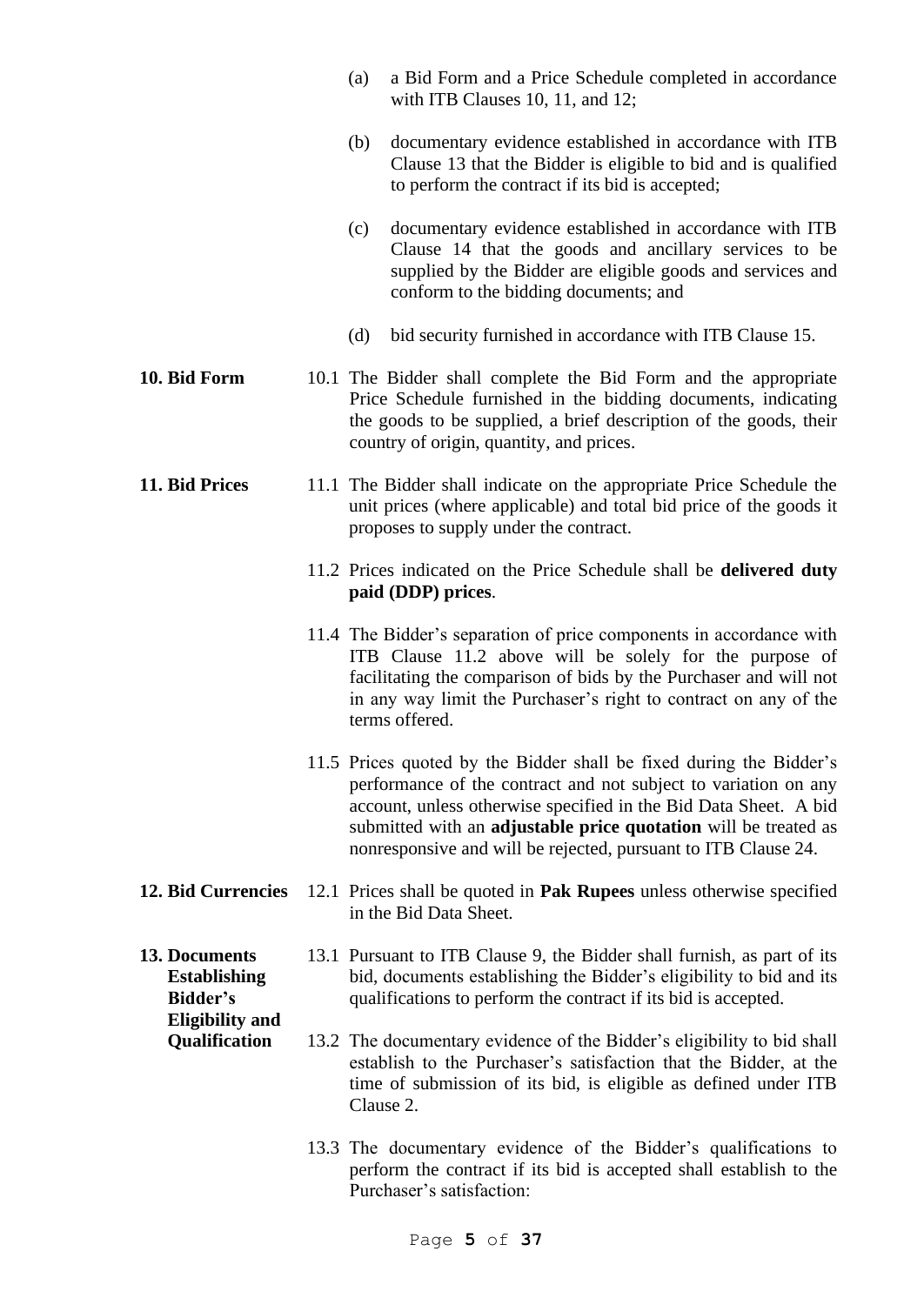- (a) that, in the case of a Bidder offering to supply goods under the contract which the Bidder did not manufacture or otherwise produce, the Bidder has been duly authorized by the goods' Manufacturer or producer to supply the in Pakistan;
- (b) that the Bidder has the financial, technical, and production capability necessary to perform the contract;
- (c) that, in the case of a Bidder not doing business within Pakistan, the Bidder is or will be (if awarded the contract) represented by an Agent in that country equipped, and able to carry out the Supplier's maintenance, repair, and spare parts-stocking obligations prescribed in the Conditions of Contract and/or Technical Specifications; and
- (d) that the Bidder meets the qualification criteria listed in the Bid Data Sheet.

14.1 Pursuant to ITB Clause 9, the Bidder shall furnish, as part of its bid, documents establishing the eligibility and conformity to the bidding documents of all goods and services which the Bidder proposes to supply under the contract.

- 14.2 The documentary evidence of the eligibility of the goods and services shall consist of a statement in the Price Schedule of the country of origin of the goods and services offered which shall be confirmed by a **certificate of origin** issued at the time of shipment.
	- 14.3 The documentary evidence of conformity of the goods and services to the bidding documents may be in the form of literature, drawings, and data, and shall consist of:
		- (a) a detailed description of the essential technical and performance characteristics of the goods;
		- (b) a list giving full particulars, including available sources and current prices of spare parts, special tools, etc., necessary for the proper and continuing functioning of the goods for a period to be specified in the Bid Data Sheet, following commencement of the use of the goods by the Purchaser; and
		- (c) an item-by-item commentary on the Purchaser's Technical Specifications demonstrating **substantial responsiveness** of the goods and services to those specifications, or a statement of deviations and exceptions to the provisions of the Technical Specifications.
	- 14.4 For purposes of the commentary to be furnished pursuant to ITB Clause 14.3(c) above, the Bidder shall note that standards for workmanship, material, and equipment, as well as references to brand names or catalogue numbers designated by the Purchaser

**14. Documents Establishing Goods' Eligibility and Conformity to Bidding Documents**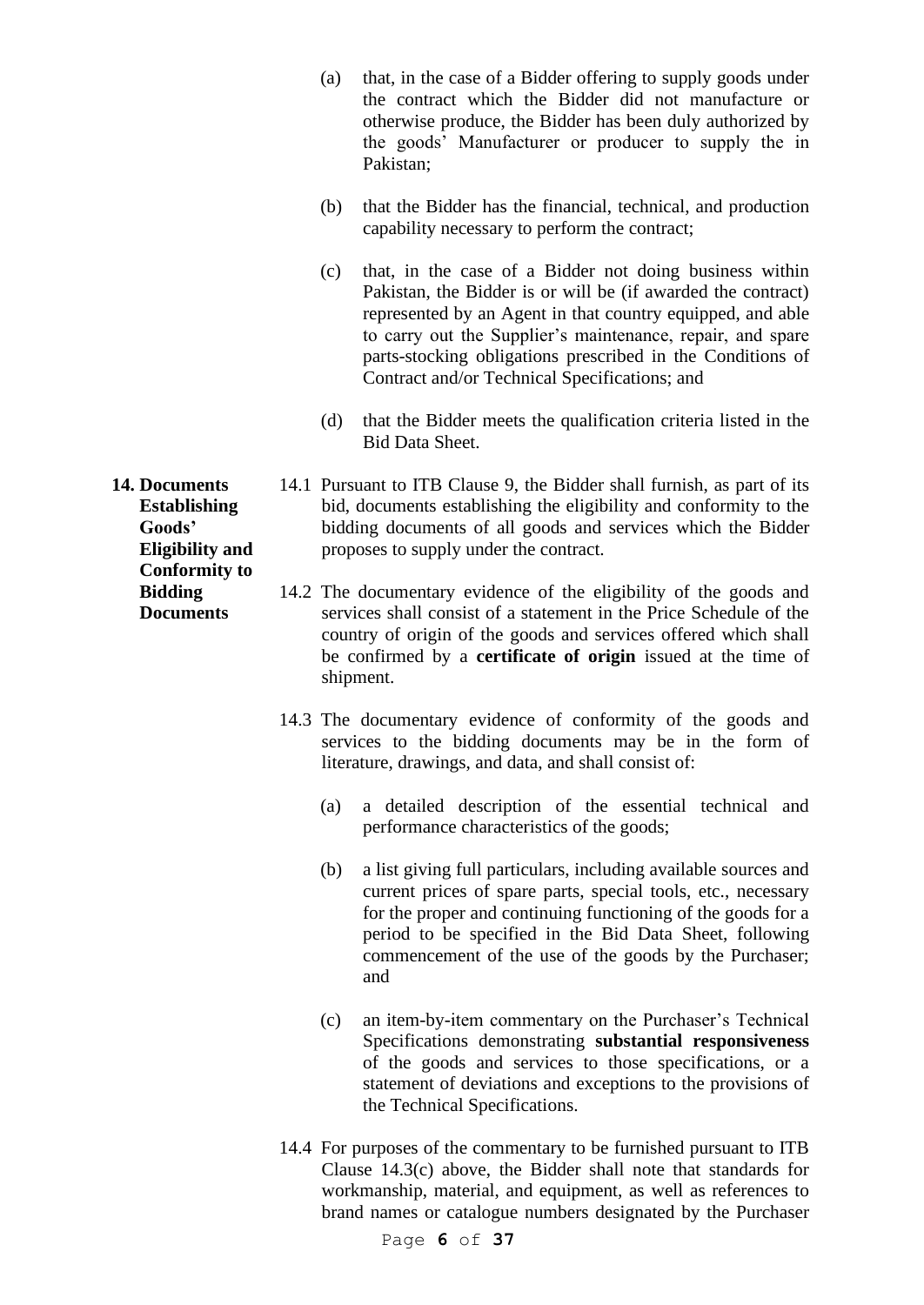in its Technical Specifications, are intended to be descriptive only and not restrictive. The Bidder may substitute alternative standards, brand names, and/or catalogue numbers in its bid, provided that it demonstrates to the Purchaser's satisfaction that the substitutions ensure substantial equivalence to those designated in the Technical Specifications.

#### **15. Bid Security** 15.1 Pursuant to ITB Clause 9, the Bidder shall furnish, as part of its bid, a bid security in the amount specified in the Bid Data Sheet.

- 15.2 The bid security is required to protect the Purchaser against the risk of Bidder's conduct which would warrant the security's forfeiture, pursuant to ITB Clause 15.7.
- 15.3 The bid security shall be in Pak. Rupees and shall be in one of the following forms:
	- (b) Bank call-deposit (CDR), Demand Draft (DD), Pay Order (PO) valid for thirty (30) days beyond the validity of bid.
- 15.4 Any bid not secured in accordance with ITB Clauses 15.1 and 15.3 will be rejected by the Purchaser as nonresponsive, pursuant to ITB Clause 24.
- 15.5 Unsuccessful bidders' bid security will be discharged or returned as promptly as possible but not later than thirty (30) days after the expiration of the period of bid validity prescribed by the Purchaser pursuant to ITB Clause 16.
- 15.6 The successful Bidder's bid security will be discharged upon the Bidder signing the contract, pursuant to ITB Clause 32, and furnishing the performance security 10% of the total cost of the order, pursuant to ITB Clause 33.
- 15.7 The bid security may be forfeited:
	- (a) if a Bidder withdraws its bid during the period of bid validity specified by the Bidder on the Bid Form; or
	- (b) in the case of a successful Bidder, if the Bidder fails:
		- (i) to sign the contract in accordance with ITB Clause 32;
		- **or**
		- (ii) to furnish performance security in accordance with ITB Clause 33.
- **16. Period of Validity of Bids**
- 16.1 Bids shall remain valid for the period specified in the Bid Data Sheet after the date of bid opening prescribed by the Purchaser, pursuant to ITB Clause 19. A bid valid for a shorter period shall be rejected by the Purchaser as nonresponsive.
	- 16.2 In exceptional circumstances, the Purchaser may solicit the Bidder's consent to an extension of the period of validity. The request and the responses thereto shall be made in writing (or by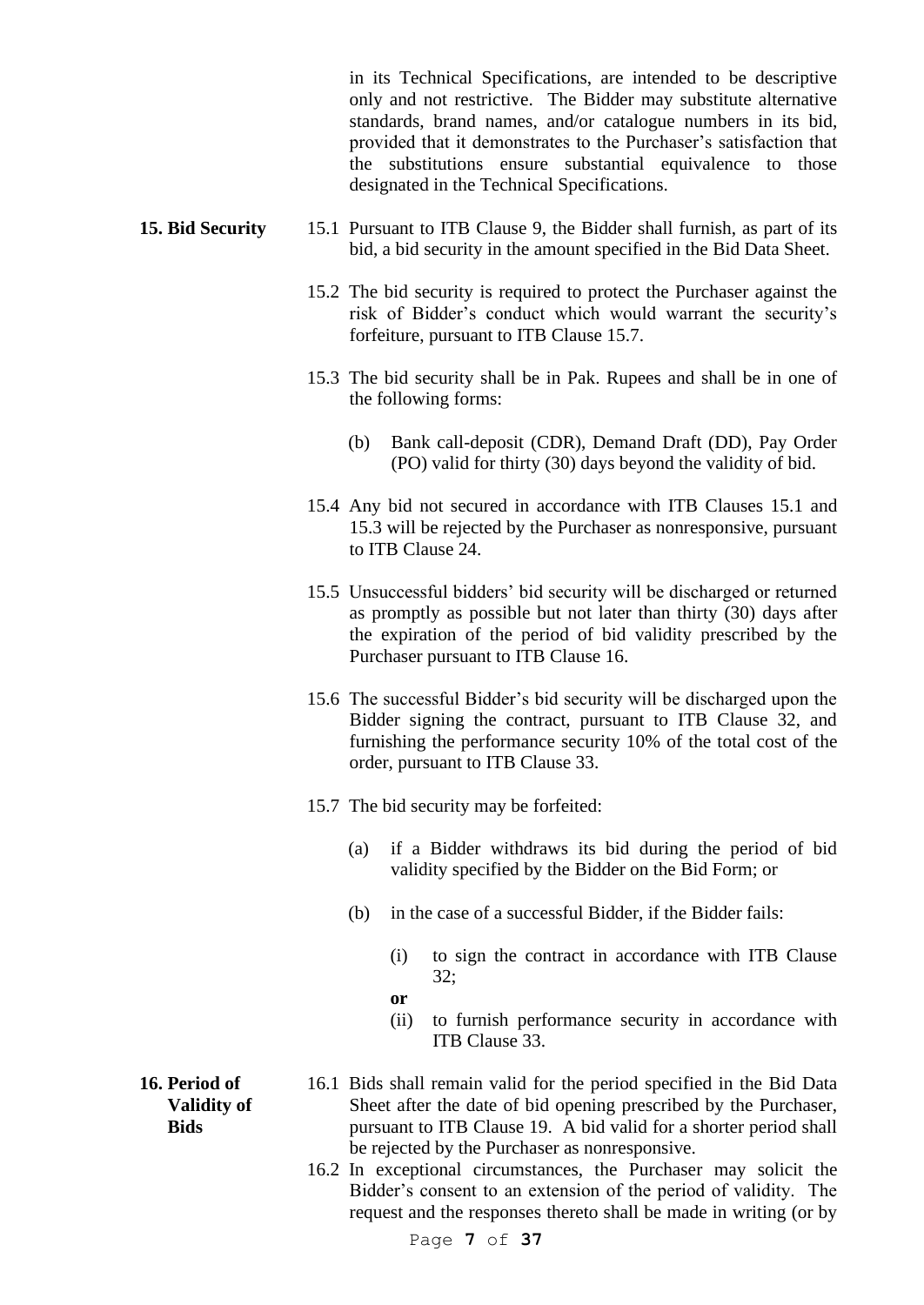email). The bid security provided under ITB Clause 15 shall also be suitably extended. A Bidder may refuse the request without forfeiting its bid security. A Bidder granting the request will not be required nor permitted to modify its bid, except as provided in ITB Clause 16.3.

- 16.3 In the case of fixed price contracts, if the award is delayed by a period exceeding sixty (60) days beyond the expiry of the initial bid validity, the contract price will be adjusted by a factor specified in the request for extension.
- **17. Format and Signing of Bid** 17.1 The Bidder shall prepare an original bid indicated in the Bid Data Sheet, clearly marking each "ORIGINAL BID" as appropriate. In the event of any discrepancy between them, the original shall govern.
	- 17.2 The original copie of the bid shall be typed or written in indelible ink and shall be signed by the Bidder or a person or persons duly authorized to bind the Bidder to the contract. All pages of the bid, except for unamended printed literature, shall be initialed by the person or persons signing the bid.
	- 17.3 Any interlineation, erasures, or overwriting shall be valid only if they are initialed by the person or persons signing the bid.
	- 17.4 The Bidder shall furnish information as described in the Form of Bid on commissions or gratuities, if any, paid or to be paid to agents relating to this Bid, and to contract execution if the Bidder is awarded the contract.

#### **D. Submission of Bids**

- 18.1 The Bidder shall seal the original bid in separate envelopes, duly marking the envelopes as "ORIGINAL" The envelopes shall then be sealed in an outer envelope.
	- 18.2 The inner and outer envelopes shall:
		- (a) be addressed to the Purchaser at the address given in the Bid Data Sheet; and
		- (b) bear the title of procurement Activity indicated in the Bid Data Sheet, the Invitation for Bids (IFB) title and number indicated in the Bid Data Sheet, and a statement: "DO NOT OPEN BEFORE," to be completed with the time and the date specified in the Bid Data Sheet, pursuant to ITB Clause 2.2.
	- 18.3 The inner envelopes shall also indicate the name and address of the Bidder to enable the bid to be returned unopened in case it is declared "late".
	- 18.4 If the outer envelope is not sealed and marked as required by ITB Clause 18.2, the Purchaser will assume no responsibility for the bid's misplacement or premature opening.

**18. Sealing and Marking of Bids**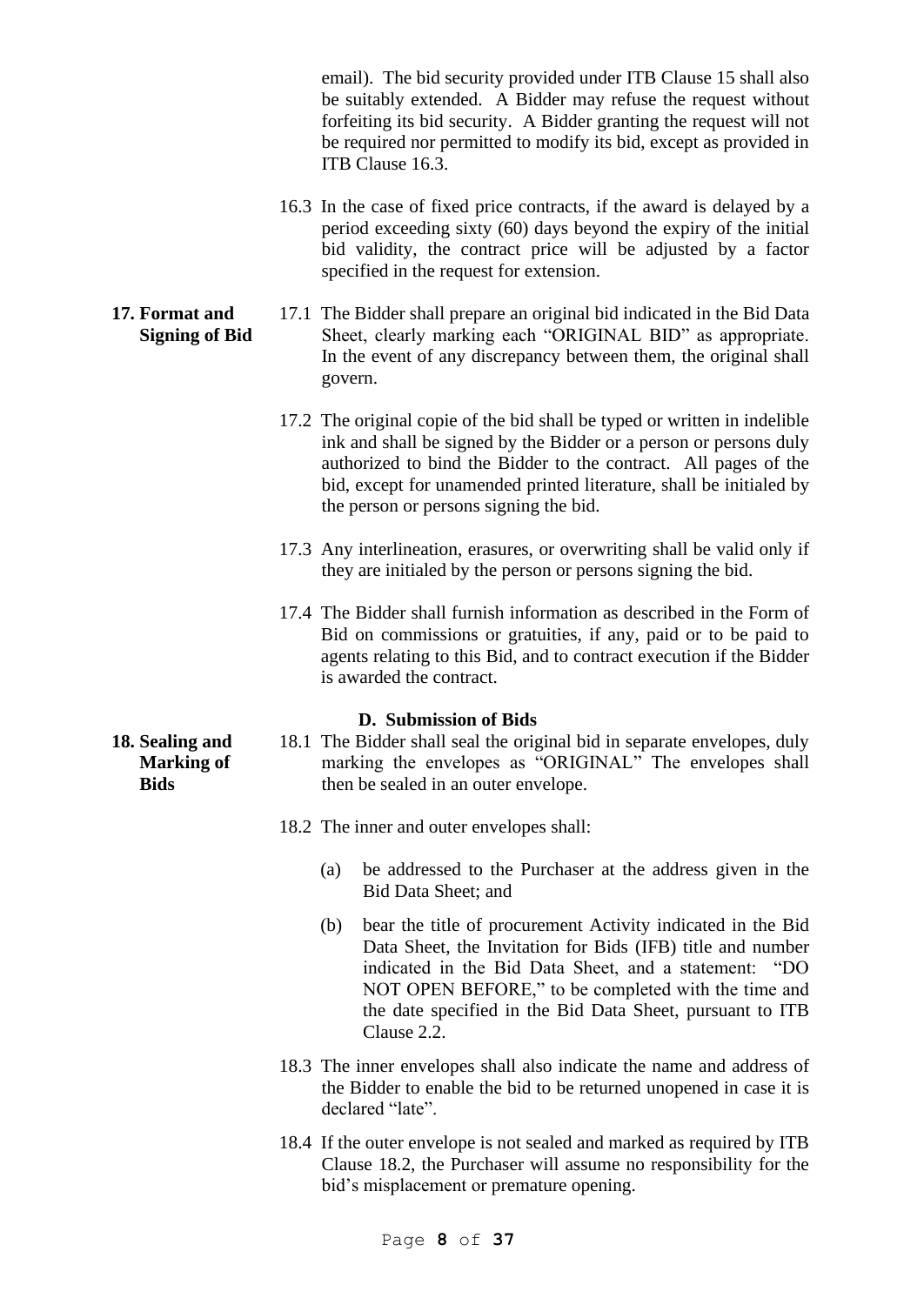- **19. Deadline for Submission of Bids** 19.1 Bids must be received by the Purchaser at the address specified under ITB Clause 18.2 no later than the time and date specified in the Bid Data Sheet.
	- 19.2 The Purchaser may, at its discretion, extend this deadline for the submission of bids by amending the bidding documents in accordance with ITB Clause 7, in which case all rights and obligations of the Purchaser and bidders previously subject to the deadline will thereafter be subject to the deadline as extended.
- **20. Late Bids** 20.1 Any bid received by the Purchaser after the deadline for submission of bids prescribed by the Purchaser pursuant to ITB Clause 19 will be rejected and returned unopened to the Bidder.

**21. Modification and Withdrawal of Bids** 21.1 The Bidder may modify or withdraw its bid after the bid's submission, provided that written notice of the modification, including substitution or withdrawal of the bids, is received by the Purchaser prior to the deadline prescribed for submission of bids.

- 21.2 The Bidder's modification or withdrawal notice shall be prepared, sealed, marked, and dispatched in accordance with the provisions of ITB Clause 18. A withdrawal notice may also be sent by email, but followed by a signed confirmation copy, postmarked not later than the deadline for submission of bids.
- 21.3 No bid may be modified after the deadline for submission of bids.
- 21.4 No bid may be withdrawn in the interval between the deadline for submission of bids and the expiration of the period of bid validity specified by the Bidder on the Bid Form. Withdrawal of a bid during this interval may result in the Bidder's forfeiture of its bid security, pursuant to the ITB Clause 15.7.

#### **E. Opening and Evaluation of Bids**

- 22.1 The Purchaser will open all bids in the presence of bidders' representatives who choose to attend, at the time, on the date, and at the place specified in the Bid Data Sheet. The bidders' representatives who are present shall sign an attendance sheet evidencing their presence.
	- 22.2 The bidders' names, bid modifications or withdrawals, bid prices, discounts, and the presence or absence of requisite bid security and such other details as the Purchaser, at its discretion, may consider appropriate, will be announced at the opening. No bid shall be rejected at bid opening, except for late bids, which shall be returned unopened to the Bidder pursuant to ITB Clause 20.
	- 22.3 Bids (and modifications sent pursuant to ITB Clause 21.2) that are not opened and read out at bid opening shall not be considered further for evaluation, irrespective of the circumstances. Withdrawn bids will be returned unopened to the bidders.
	- 22.4 The Purchaser will prepare minutes of the bid opening.

**22. Opening of Bids by the Purchaser**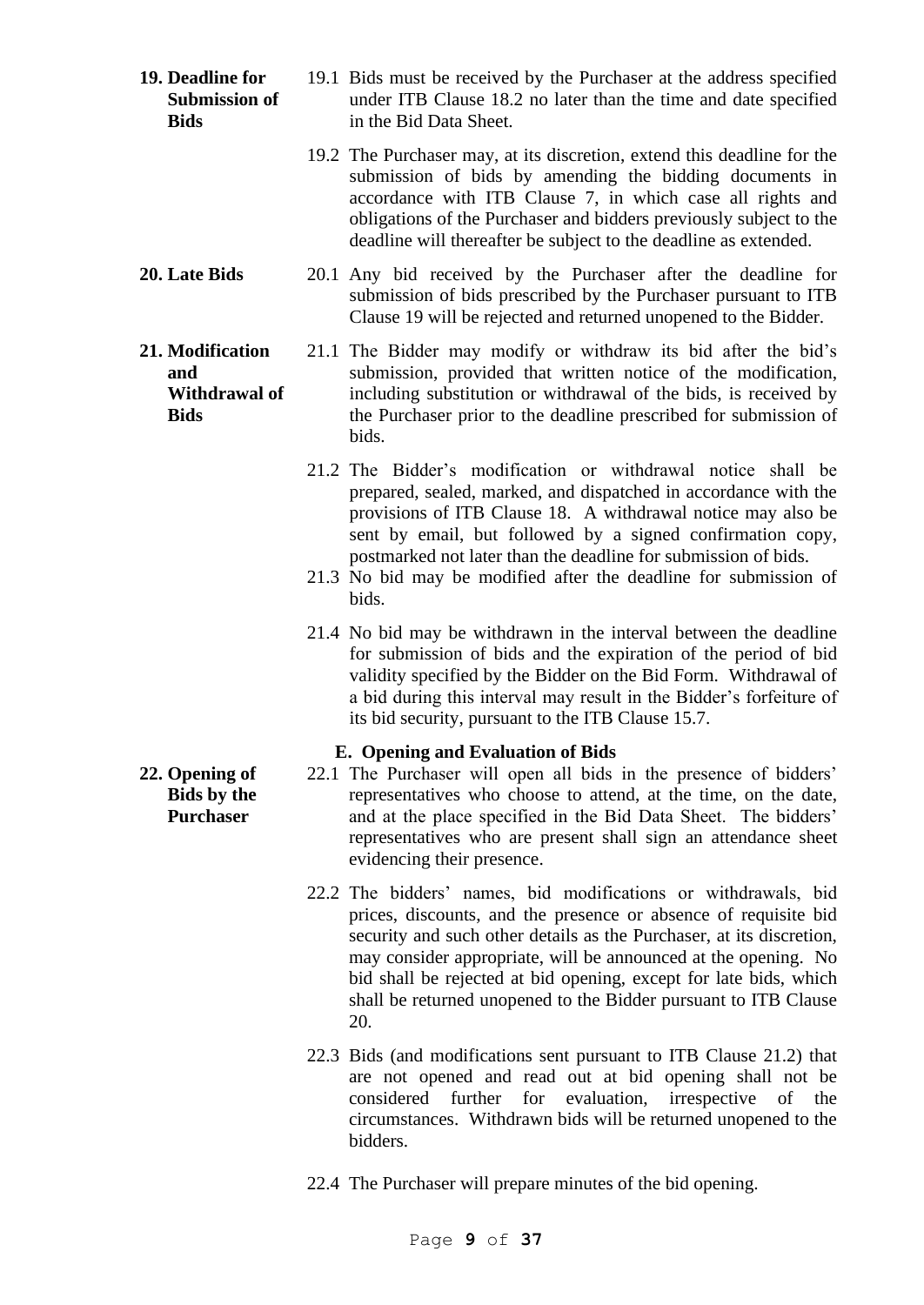23. Clarification of 23.1 During evaluation of the bids, the Purchaser may, at its **Bids** discretion, ask the Bidder for a clarification of its bid. The request for clarification and the response shall be in writing, and no change in the prices or substance of the bid shall be sought, offered, or permitted.

#### **24. Preliminary Examination** 24.1 The Purchaser will examine the bids to determine whether they are complete, whether any computational errors have been made, whether required sureties have been furnished, whether the documents have been properly signed, and whether the bids are generally in order.

- 24.2 Arithmetical errors will be rectified on the following basis. If there is a discrepancy between the unit price and the total price that is obtained by multiplying the unit price and quantity, the unit price shall prevail, and the total price shall be corrected. If the Supplier does not accept the correction of the errors, its bid will be rejected, and its bid security may be forfeited. If there is a discrepancy between words and figures, the amount in words will prevail.
- 24.3 The Purchaser may waive any minor informality, nonconformity, or irregularity in a bid which does not constitute a material deviation, provided such waiver does not prejudice or affect the relative ranking of any Bidder.
- 24.4 Prior to the detailed evaluation, pursuant to ITB Clause 25 the Purchaser will determine the substantial responsiveness of each bid to the bidding documents. For purposes of these Clauses, a substantially responsive bid is one which conforms to all the terms and conditions of the bidding documents without material deviations. Deviations from, or objections or reservations to critical provisions, **such as** those concerning **Bid Security** (ITB Clause 15), **Applicable Law** (GCC Clause 30), and **Taxes and Duties** (GCC Clause 32), will be deemed to be a material deviation. The Purchaser's determination of a bid's responsiveness is to be based on the contents of the bid itself without recourse to extrinsic evidence.
- 24.5 If a bid is not substantially responsive, it will be rejected by the Purchaser and may not subsequently be made responsive by the Bidder by correction of the nonconformity.
- 25.1 In the absence of **prequalification**, the Purchaser will determine to its satisfaction whether the Bidder is qualified to perform the contract satisfactorily, in accordance with the criteria listed in ITB Clause 13.3.
	- 25.2 The determination will take into account the Bidder's financial, technical, and production capabilities. It will be based upon an examination of the documentary evidence of the Bidder's qualifications submitted by the Bidder, pursuant to ITB Clause 13.3, as well as such other information as the Purchaser deems necessary and appropriate.

**25. Qualification & Evaluation of Bids**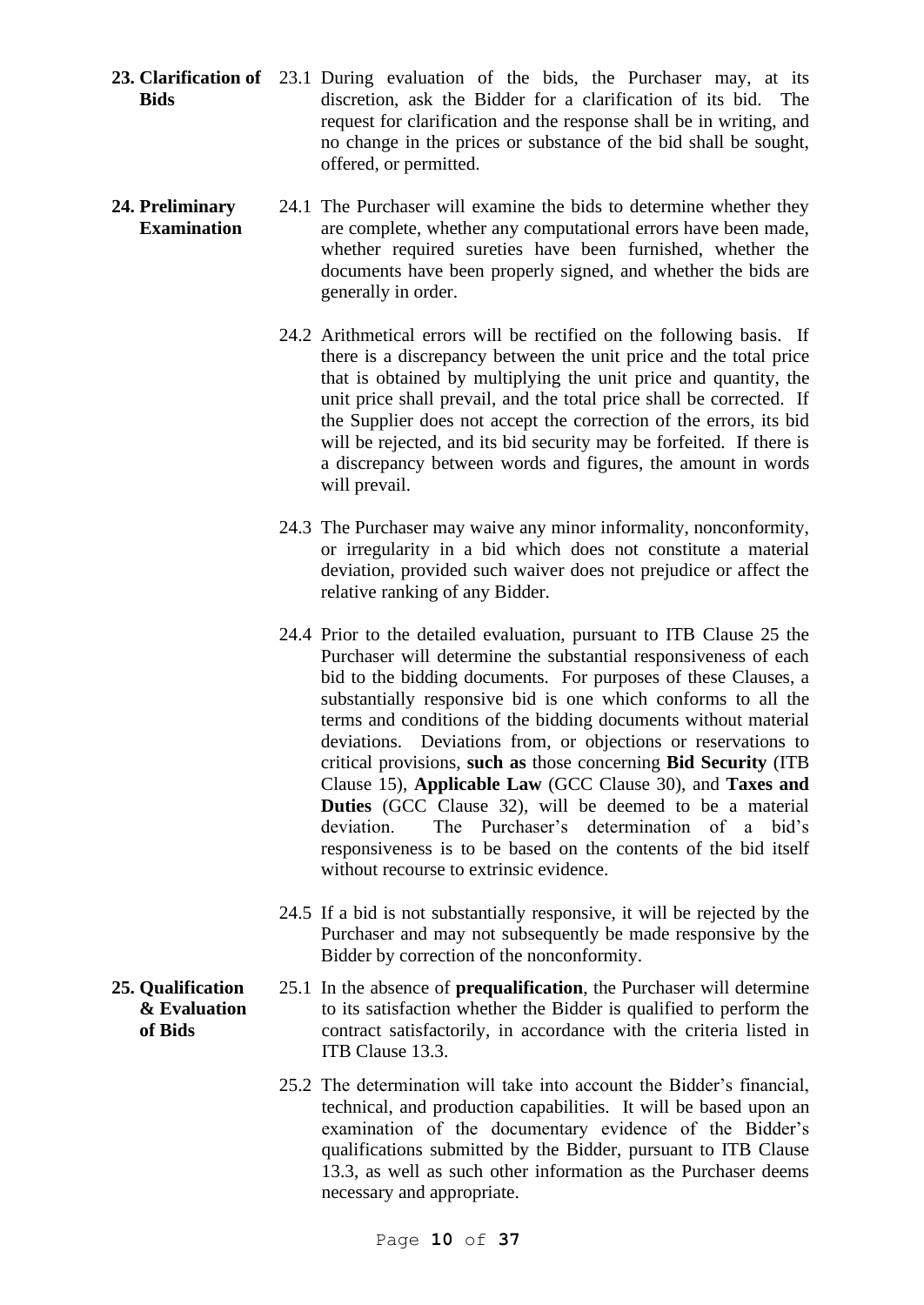- 25.3 The Purchaser will **technically evaluate** and compare the bids which have been determined to be substantially responsive, pursuant to ITB Clause 24, as per Technical Specifications required
- 25.4 The Purchaser's **financial evaluation** of a bid will be on delivered duty paid (DDP) price inclusive of prevailing taxes and duties.
- **26. Contacting the Purchaser** 26.1 Subject to ITB Clause 23, no Bidder shall contact the Purchaser on any matter relating to its bid, from the time of the bid opening to the time evaluation report is made public i.e. 10 days before the contract is awarded. If the Bidder wishes to bring additional information or has grievance to the notice of the Purchaser, it should do so in writing.
	- 26.2 Any effort by a Bidder to influence the Purchaser during bid evaluation, or bid comparison may result in the rejection of the Bidder's bid.

# **F. Award of Contract**

- **28. Award Criteria** 28.1 Subject to ITB Clause 30, the Purchaser will award the contract to the successful Bidder whose bid has been determined to be substantially responsive and has been determined to be the lowest evaluated bid, provided further that the Bidder is determined to be qualified to perform the contract satisfactorily.
- **30. Purchaser's Right to Accept or Reject All Bids** 30.1 The Purchaser reserves the right to accept or reject all bids, and to annul the bidding process at any time prior to contract award, without thereby incurring any liability to the Bidder or bidders or any obligation to inform the Bidder or bidders of the grounds for the Purchaser's action.
- **31. Notification of Award** 31.1 Prior to the expiration of the period of bid validity, the Purchaser will notify the successful Bidder in writing by registered letter or by email, to be confirmed in writing by registered letter, that its bid has been accepted.
	- 31.2 The notification of award will constitute the formation of the Contract.
	- 31.3 Upon the successful Bidder's furnishing of the performance security pursuant to ITB Clause 33, the Purchaser will promptly notify each unsuccessful Bidder and will discharge its bid security, pursuant to ITB Clause 15.
- **32. Signing of Contract** 32.1 At the same time as the Purchaser notifies the successful Bidder that its bid has been accepted, the Purchaser will send the Bidder the Contract Form provided in the bidding documents, incorporating all agreements between the parties.
	- 32.2 Within **three (03) days** of receipt of the Contract Form, the successful Bidder shall sign and date the contract and return it to the Purchaser.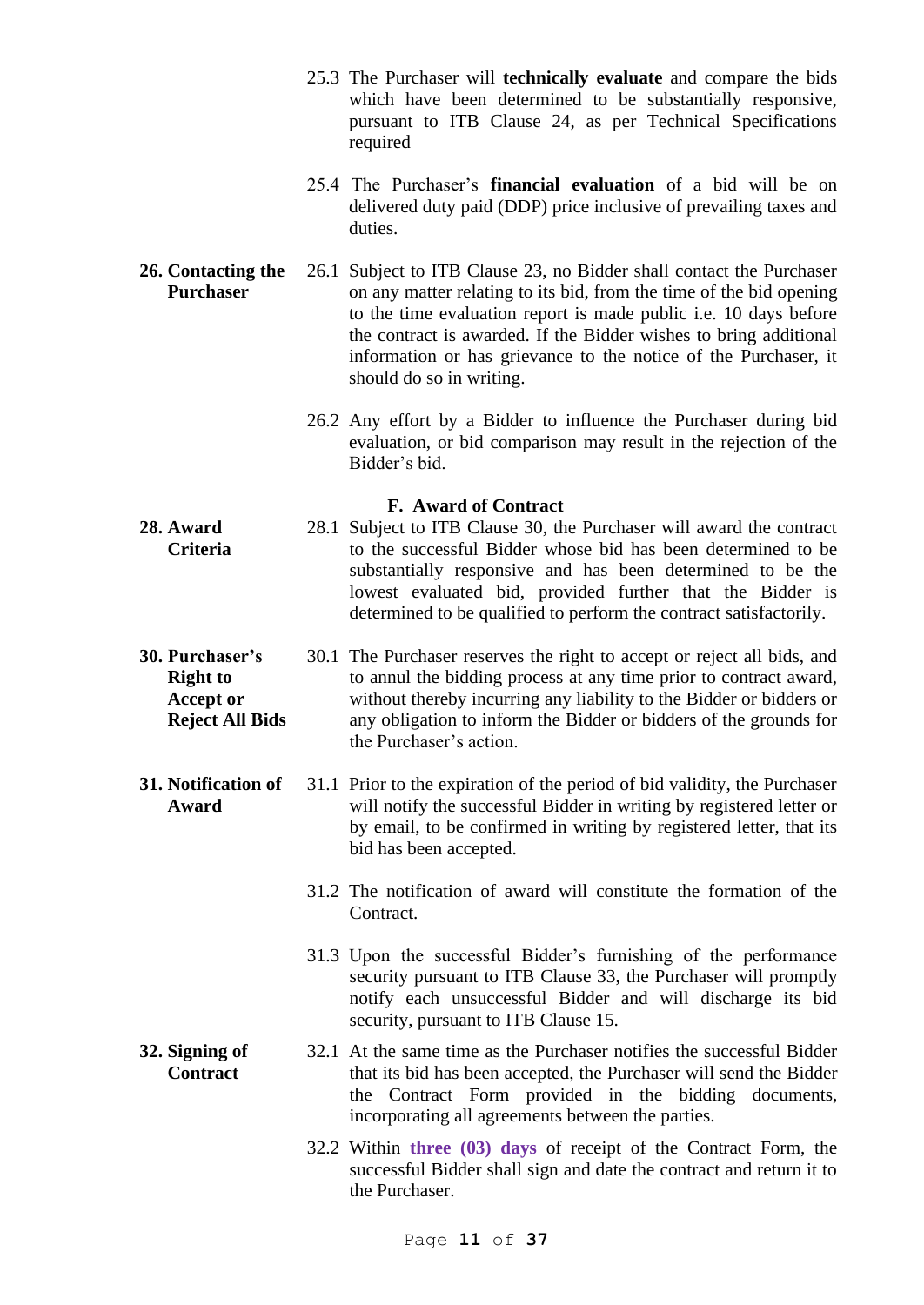- **33 Performance Security** 33.1 Within **seven (07) days** of the receipt of notification of award from the Purchaser, the successful Bidder shall furnish the performance security in accordance with the Conditions of Contract, in the Performance Security Form provided in the bidding documents, or in another form acceptable to the Purchaser.
	- 33.2 Failure of the successful Bidder to comply with the requirement of ITB Clause 32 or ITB Clause 33.1 shall constitute sufficient grounds for the annulment of the award and forfeiture of the bid security, in which event the Purchaser may make the award to the next lowest evaluated Bidder or call for new bids.
	- 34.1 The Procuring Agency requires that Bidders, Suppliers, and Contractors observe the highest standard of ethics during the procurement and execution of contracts. For the purposes of this provision, the terms set forth below are defined as follows:
		- (i) "corrupt practice" means the offering, giving, receiving or soliciting of anything of value to influence the action of a public official in the procurement process or in contract execution; and
		- (ii) "fraudulent practice" means a misrepresentation of facts in order to influence a procurement process or the execution of a contract to the detriment of the Procuring Agency,
		- (iii) "collusive practice" is an arrangement among bidders (prior to or after bid submission) designed to establish bid prices at artificial, non-competitive levels for any wrongful gains, and to deprive the Procuring Agency of the benefits of free and open competition;

(b) The Procuring Agency will reject a proposal for award if it determines that the Bidder recommended for award has engaged in corrupt or fraudulent practices in competing for the contract in question;

(c) The Procuring Agency will sanction a firm, in accordance with prevailing Blacklisting procedures under Punjab Procurement Rules 2014, if it at any time determines that the firm has engaged in corrupt or fraudulent practices in competing for, or in executing, a Bank-financed contract.

34.2 Furthermore, Bidders shall be aware of the provision stated in sub-clause 5.4 and sub-clause 24.1 of the General Conditions of Contract.

# **34. Corrupt or Fraudulent Practices**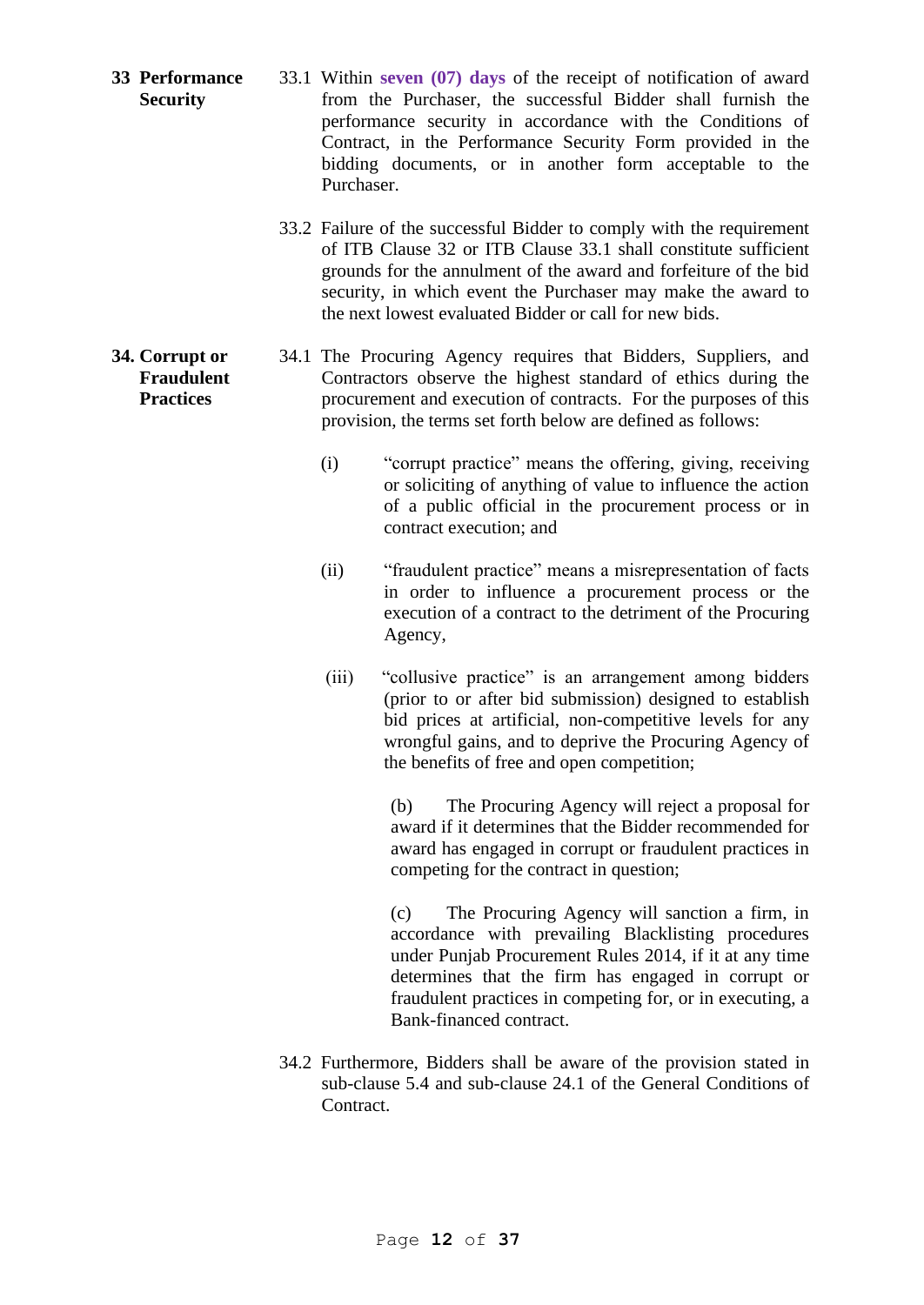# **Part-I Section II. Bid Data Sheet**

The following specific data for the goods to be procured shall complement, supplement, or amend the provisions in the Instructions to Bidders (ITB) Part One. Whenever there is a conflict, the provisions herein shall prevail over those in ITB.

| <b>Introduction</b>                                                                                                                                                |                                                                                                               |  |  |  |
|--------------------------------------------------------------------------------------------------------------------------------------------------------------------|---------------------------------------------------------------------------------------------------------------|--|--|--|
| <b>ITB 1.1</b>                                                                                                                                                     | University of Chakwal, Chakwal                                                                                |  |  |  |
| <b>ITB 1.1</b>                                                                                                                                                     | <b>Purchase of Furniture &amp; Fixture Items, University of Chakwal</b>                                       |  |  |  |
| <b>ITB 1.1</b>                                                                                                                                                     | <b>Purchase of Furniture &amp; Fixture Items, University of Chakwal</b>                                       |  |  |  |
| <b>ITB 4.1</b><br>University of Chakwal, Chakwal                                                                                                                   |                                                                                                               |  |  |  |
| <b>ITB 6.1</b><br>For clarification purposes, the Employer's address is: Office of the<br>Deputy Director (P&S), Procurement Cell, University of<br><b>Chakwal</b> |                                                                                                               |  |  |  |
|                                                                                                                                                                    | Requests for clarification shall be received by the Employer no<br>Later than one week before opening of Bids |  |  |  |
| <b>ITB 8.1</b>                                                                                                                                                     | Language of the $bid$ – English                                                                               |  |  |  |

| <b>Bid Price and Currency</b>                                    |                                                                                                                                                                                                            |  |  |  |
|------------------------------------------------------------------|------------------------------------------------------------------------------------------------------------------------------------------------------------------------------------------------------------|--|--|--|
| ITB 11.2                                                         | The price quoted shall be Delivered Duty Paid at the following<br>locations in accordance with the Schedule of Requirements<br>including the delivery charges:<br>The Central Store, University of Chakwal |  |  |  |
| ITB 11.5<br>The price shall be in Pak Rupees and shall be fixed. |                                                                                                                                                                                                            |  |  |  |

| <b>Preparation and Submission of Bids</b> |                                                                                                                                                       |  |  |  |  |
|-------------------------------------------|-------------------------------------------------------------------------------------------------------------------------------------------------------|--|--|--|--|
| ITB 13.2                                  | a. Certificate of Incorporation of bidder's firm showing its location<br>and the date of registration etc.<br>b. NTN and GST Registration Certificate |  |  |  |  |
| <b>ITB</b> 13.3 (b)                       | Audited Balance Sheet or Bank Statement for the last 2 financial years (up)<br>to June 2021).                                                         |  |  |  |  |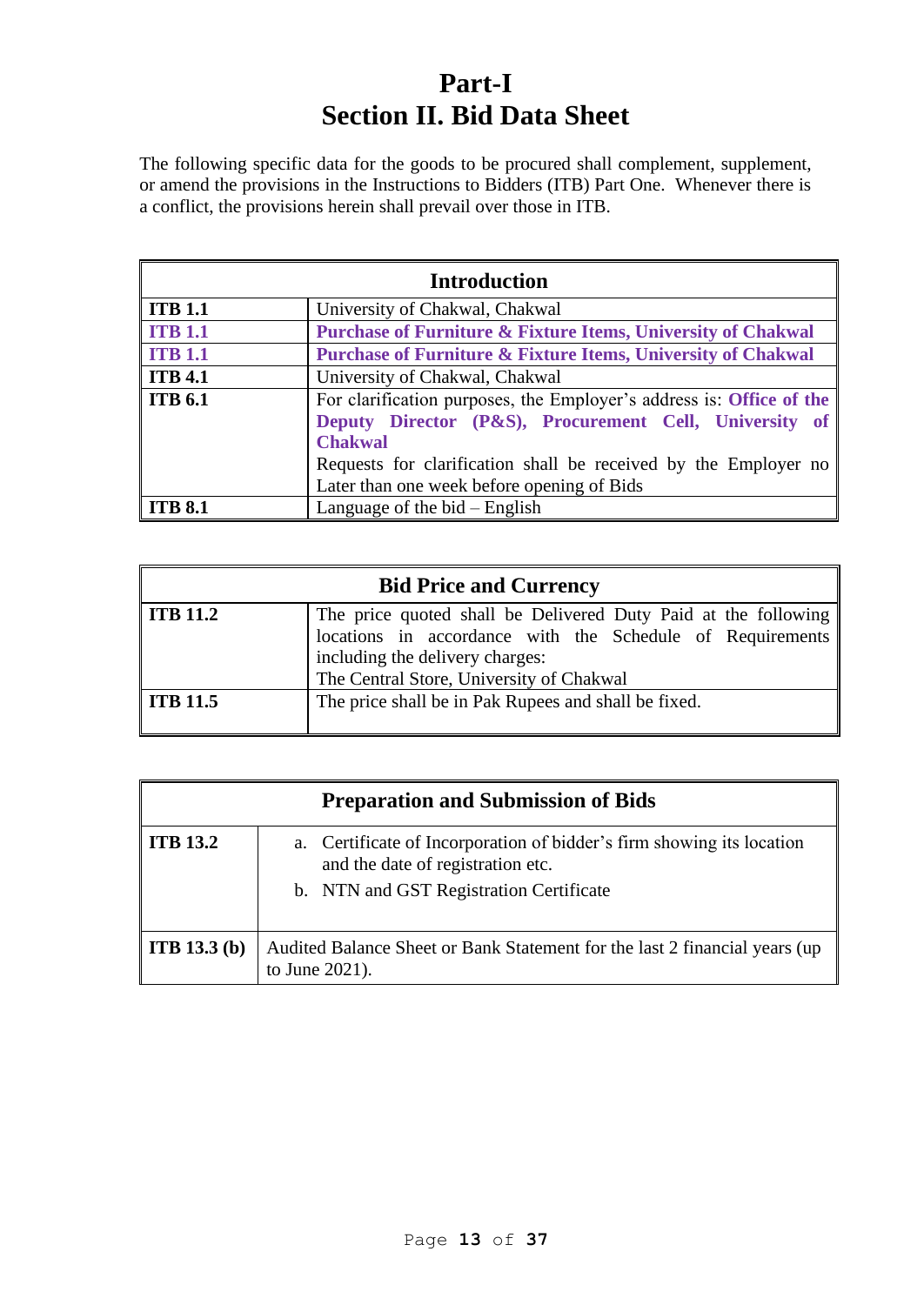| <b>ITB</b> 13.3 (d) | <b>Qualification requirements.</b> In addition to ITB 13.1, ITB 13.2, and ITB                                                                                       |                                                                                                                                                                                                                                                                                                                                             |                               |  |  |  |
|---------------------|---------------------------------------------------------------------------------------------------------------------------------------------------------------------|---------------------------------------------------------------------------------------------------------------------------------------------------------------------------------------------------------------------------------------------------------------------------------------------------------------------------------------------|-------------------------------|--|--|--|
|                     | 13.3 (b), the potential bidder must also fulfill the following:-                                                                                                    |                                                                                                                                                                                                                                                                                                                                             |                               |  |  |  |
|                     | The Bidder must be a Manufacturer or an Authorized Dealer for sales<br>a)                                                                                           |                                                                                                                                                                                                                                                                                                                                             |                               |  |  |  |
|                     | & service continuously from last one-year.                                                                                                                          |                                                                                                                                                                                                                                                                                                                                             |                               |  |  |  |
|                     | <b>Technical Brochures</b> of Equipment quoted, mentioning its specifications,<br>b)<br>manufacture's model, product number, and country of origin.                 |                                                                                                                                                                                                                                                                                                                                             |                               |  |  |  |
|                     | The average annual sale for the last 2 years shall not be less than twice<br>C)<br>number of similar type of units required (year-wise detail of sale<br>required). |                                                                                                                                                                                                                                                                                                                                             |                               |  |  |  |
|                     |                                                                                                                                                                     | d) An average annual sale from the sale of all types of equipment for the<br>last 2 years.                                                                                                                                                                                                                                                  |                               |  |  |  |
|                     | e)                                                                                                                                                                  | The bidder must have at least one local certified /authorized repair and<br>maintenance set-up.                                                                                                                                                                                                                                             |                               |  |  |  |
|                     | f)                                                                                                                                                                  | Description of bidder's own repair $\&$ maintenance set-up with the<br>location / addresses of workshops, mobile workshops (if any).                                                                                                                                                                                                        |                               |  |  |  |
|                     | g)                                                                                                                                                                  | Authority Letter from the Bidder Company authorizing the relevant<br>person to represent the company.                                                                                                                                                                                                                                       |                               |  |  |  |
|                     |                                                                                                                                                                     | h) If an Agent submits bids on behalf of more than one Manufacturer, unless<br>each such bid is accompanied by a separate Bid Form for each bid, and a<br>bid security, when required, for each bid, and a valid authorized<br>dealership certificate from the respective Manufacturer, all such bids will<br>be rejected as nonresponsive. |                               |  |  |  |
| <b>ITB</b> 14.3 (b) |                                                                                                                                                                     | A certificate from the dealer that all spare parts of the equipment to be supplied                                                                                                                                                                                                                                                          |                               |  |  |  |
|                     |                                                                                                                                                                     | are easily available in Pakistan in the local market or from company owned                                                                                                                                                                                                                                                                  |                               |  |  |  |
|                     | outlets.                                                                                                                                                            |                                                                                                                                                                                                                                                                                                                                             |                               |  |  |  |
| <b>ITB 15.1</b>     |                                                                                                                                                                     | <b>Amount of Bid Security:</b>                                                                                                                                                                                                                                                                                                              |                               |  |  |  |
|                     | <b>Bid Security</b>                                                                                                                                                 |                                                                                                                                                                                                                                                                                                                                             |                               |  |  |  |
|                     | Sr.                                                                                                                                                                 | <b>Item</b>                                                                                                                                                                                                                                                                                                                                 |                               |  |  |  |
|                     |                                                                                                                                                                     |                                                                                                                                                                                                                                                                                                                                             | $2\%$                         |  |  |  |
|                     |                                                                                                                                                                     | Purchase of Furniture & Fixture Items, University of<br>Chakwal                                                                                                                                                                                                                                                                             | <b>TOTAL</b>                  |  |  |  |
|                     | 1.                                                                                                                                                                  | (Specifications are available at Part-I, Section -IV of                                                                                                                                                                                                                                                                                     | <b>VALUE OF</b><br><b>BID</b> |  |  |  |
|                     |                                                                                                                                                                     | Tender Document)<br>Bids shall be in the prescribed format, sealed and accompanied by the Bid                                                                                                                                                                                                                                               |                               |  |  |  |
|                     |                                                                                                                                                                     | Security in the form of Call Deposit, Bank Draft, or Pay Order in favor of                                                                                                                                                                                                                                                                  |                               |  |  |  |
|                     |                                                                                                                                                                     | Treasurer, University of Chakwal having its validity 160 days from the date of                                                                                                                                                                                                                                                              |                               |  |  |  |
|                     |                                                                                                                                                                     | opening of financial bid.                                                                                                                                                                                                                                                                                                                   |                               |  |  |  |
| <b>ITB 16.1</b>     |                                                                                                                                                                     | Bid Validity Period: 160 days after the date of opening of bid.                                                                                                                                                                                                                                                                             |                               |  |  |  |
| <b>ITB 17.1</b>     |                                                                                                                                                                     | Number of Copies: Original bid. Bids must be accompanied by unit price and                                                                                                                                                                                                                                                                  |                               |  |  |  |
|                     | total price.                                                                                                                                                        |                                                                                                                                                                                                                                                                                                                                             |                               |  |  |  |
| <b>ITB</b> 18.2 (a) |                                                                                                                                                                     | <b>Address for Bid Submission:</b><br>Conference Room,                                                                                                                                                                                                                                                                                      |                               |  |  |  |
|                     |                                                                                                                                                                     | University of Chakwal,                                                                                                                                                                                                                                                                                                                      |                               |  |  |  |
|                     |                                                                                                                                                                     | Chakwal                                                                                                                                                                                                                                                                                                                                     |                               |  |  |  |
| <b>ITB</b> 18.2 (b) |                                                                                                                                                                     | IFB Title and Number: Purchase of Furniture & Fixture Items, University of                                                                                                                                                                                                                                                                  |                               |  |  |  |
|                     |                                                                                                                                                                     | <b>Chakwal</b> (02/2022)                                                                                                                                                                                                                                                                                                                    |                               |  |  |  |
| <b>ITB 19.1</b>     |                                                                                                                                                                     | <b>Deadline for Bid Submission:</b>                                                                                                                                                                                                                                                                                                         |                               |  |  |  |
|                     |                                                                                                                                                                     | 18.05.2022<br>(Wednesday)                                                                                                                                                                                                                                                                                                                   |                               |  |  |  |
|                     |                                                                                                                                                                     | at 10:30am                                                                                                                                                                                                                                                                                                                                  |                               |  |  |  |
|                     |                                                                                                                                                                     |                                                                                                                                                                                                                                                                                                                                             |                               |  |  |  |
| <b>ITB 22.1</b>     |                                                                                                                                                                     | Time, Date, and Place for Bid Opening:                                                                                                                                                                                                                                                                                                      |                               |  |  |  |
|                     |                                                                                                                                                                     | 18.05.2022                                                                                                                                                                                                                                                                                                                                  |                               |  |  |  |
|                     |                                                                                                                                                                     | (Wednesday)<br>at 11:00am                                                                                                                                                                                                                                                                                                                   |                               |  |  |  |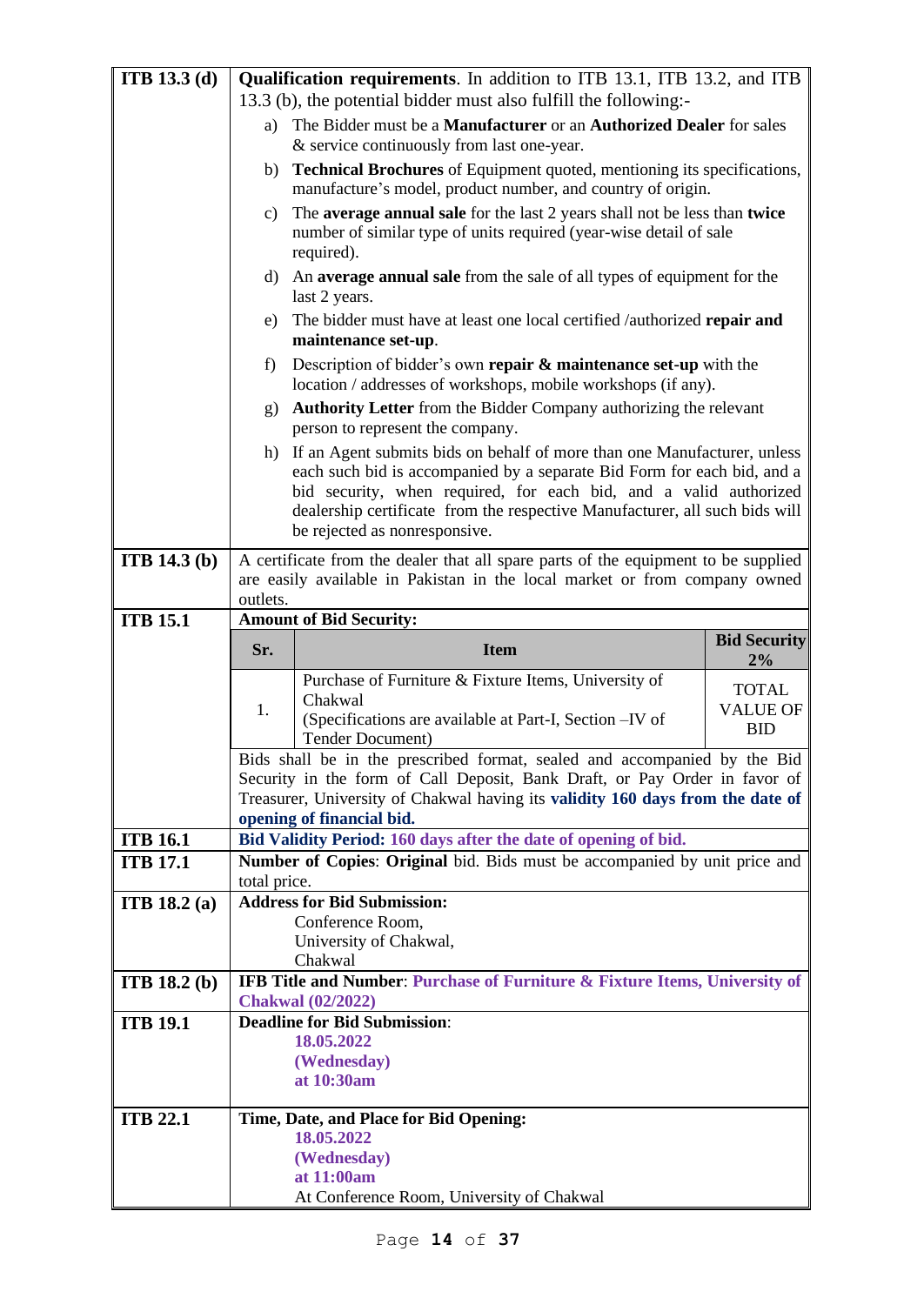| <b>Bid Evaluation</b>   |                                                                                                                 |                                                                                                                          |                      |  |  |  |  |
|-------------------------|-----------------------------------------------------------------------------------------------------------------|--------------------------------------------------------------------------------------------------------------------------|----------------------|--|--|--|--|
| <b>ITB 25.3</b>         | The Bid Evaluation Criteria is as under:                                                                        | Criteria for bid evaluation: Lowest Delivered Duty Paid (DDP) Total Price<br>offered by the qualified responsive bidder. |                      |  |  |  |  |
|                         | TECHNICAL EVALUATION CRITERIA FOR TENDER NO. 02/2022 PURCHASE OF                                                |                                                                                                                          |                      |  |  |  |  |
|                         | FURNITURE AND FIXTURE ITEMS, UNIVERSITY OF CHAKWAL<br>Specification are available at Annex-A                    |                                                                                                                          |                      |  |  |  |  |
| <b>S. No.</b>           | <b>Item Name and Description</b>                                                                                | <b>Marks</b>                                                                                                             | <b>Maximum Marks</b> |  |  |  |  |
| 1                       | Past Performance/ Experience of the Bidder (Reg with GST/NTN)                                                   | $\overline{\phantom{a}}$                                                                                                 | 10                   |  |  |  |  |
| 1.1                     | 1 - 3 year experience                                                                                           | $\overline{2}$                                                                                                           |                      |  |  |  |  |
| 1.2                     | 4 - 8 year experience                                                                                           | $\overline{4}$                                                                                                           |                      |  |  |  |  |
| 1.3                     | 9 - 15 year experience                                                                                          | $6\phantom{1}$                                                                                                           |                      |  |  |  |  |
| 1.4                     | Above 15                                                                                                        | 10                                                                                                                       |                      |  |  |  |  |
| $\overline{\mathbf{2}}$ | <b>Relevant Experience</b>                                                                                      | $\overline{\phantom{a}}$                                                                                                 | 10                   |  |  |  |  |
| 2.1                     | 1 - 5 year experience                                                                                           | 3                                                                                                                        |                      |  |  |  |  |
| 2.2                     | 6 - 10 year experience                                                                                          | 6                                                                                                                        |                      |  |  |  |  |
| 2.3                     | 11 & above year experience                                                                                      | 10                                                                                                                       |                      |  |  |  |  |
| $\overline{3}$          | <b>Financial Position/ Status</b>                                                                               | $\overline{a}$                                                                                                           | 10                   |  |  |  |  |
| 3.1                     | Last sales tax paid Form                                                                                        | 4                                                                                                                        |                      |  |  |  |  |
| 3.2                     | Bank Certificate (satisfactory)                                                                                 | $\overline{2}$                                                                                                           | --                   |  |  |  |  |
| 3.3                     | Statement Worth (Min 2 m)                                                                                       | 4                                                                                                                        |                      |  |  |  |  |
| $\overline{\mathbf{4}}$ | <b>Technical Evaluation of quoted items</b>                                                                     | Ш,                                                                                                                       | 70                   |  |  |  |  |
| 41                      | Specification attached at Annex-A                                                                               | 40                                                                                                                       |                      |  |  |  |  |
| 4.2                     | Workshop for Furniture Manufacturing                                                                            | 10                                                                                                                       |                      |  |  |  |  |
| 4.3                     | Men Power related to Furniture Manufacturing in details                                                         | 10                                                                                                                       |                      |  |  |  |  |
| 4.4                     | Delivery schedule as per need                                                                                   | 2.5                                                                                                                      |                      |  |  |  |  |
| 4.5                     | List of clients / where such items delivered                                                                    | 2.5                                                                                                                      |                      |  |  |  |  |
| 4.6                     | Guarantee / Warranty (as the case may be)                                                                       | 5                                                                                                                        |                      |  |  |  |  |
| <b>TOTAL</b>            |                                                                                                                 | н.                                                                                                                       | 100                  |  |  |  |  |
|                         | FINAL REMARKS (Technically if score 60 or more, that is "Qualify" and if score 60 below, that is "Not Qualify") |                                                                                                                          |                      |  |  |  |  |

|                 | <b>Contract Award</b>                                                      |
|-----------------|----------------------------------------------------------------------------|
| <b>ITB 29.1</b> | Percentage for quantity increase or decrease: 15 % of total contract value |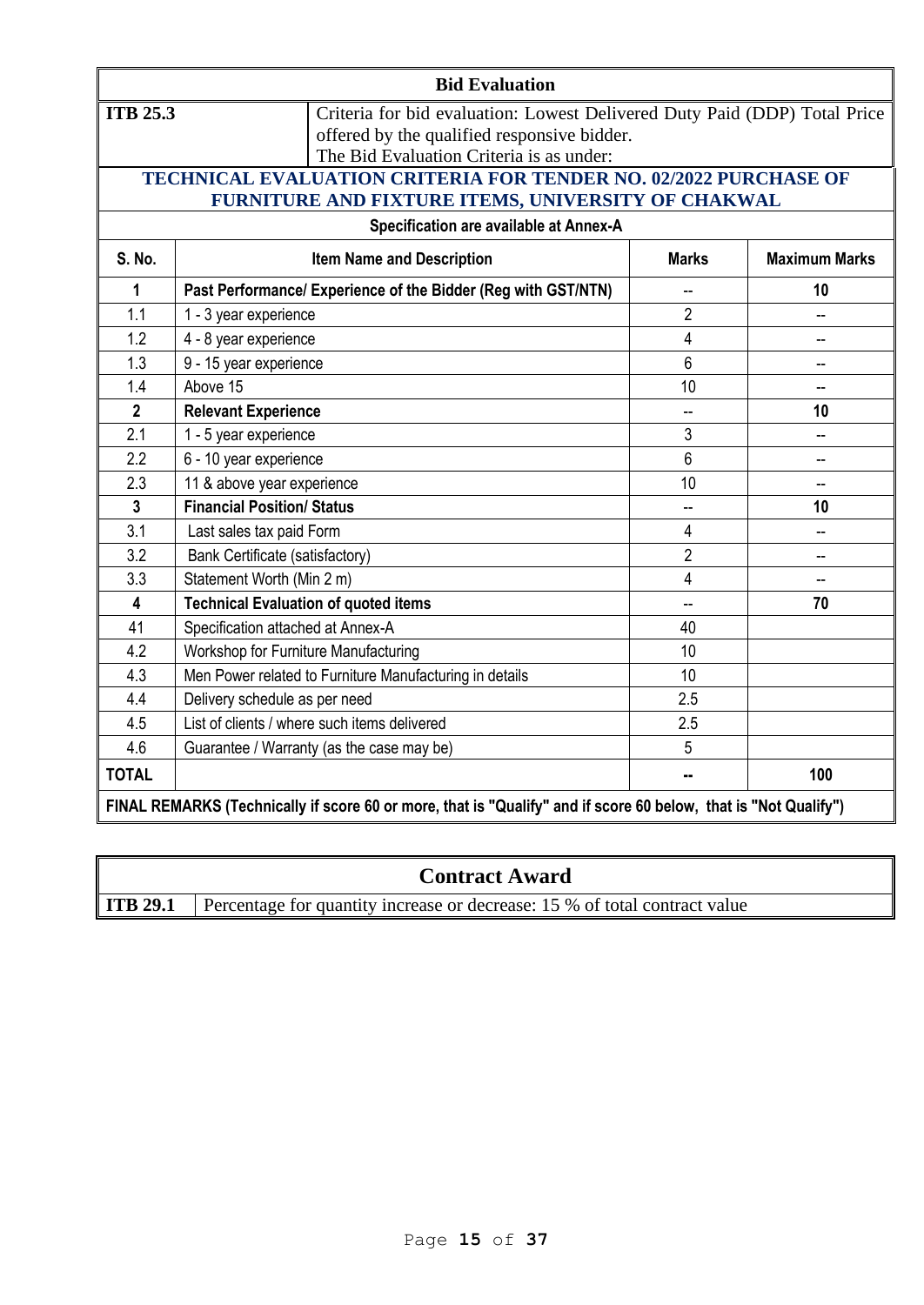# **Part-I Section III. Schedule of Requirements**

The delivery schedule expressed as weeks stipulates hereafter a delivery date which is the date of delivery required.<br>TABLE 1

| 11 DUL 1<br>DLLI (LIVI QUILDOLLI |                                   |                                                                                                                                                                     |                  |                                                                        |  |  |  |
|----------------------------------|-----------------------------------|---------------------------------------------------------------------------------------------------------------------------------------------------------------------|------------------|------------------------------------------------------------------------|--|--|--|
| Sr.                              | <b>Location</b>                   | <b>Item</b>                                                                                                                                                         | Qty              | <b>Delivery Period</b><br>from<br>the date of Notification<br>of Award |  |  |  |
|                                  |                                   |                                                                                                                                                                     |                  |                                                                        |  |  |  |
|                                  | University of<br>Chakwal          | Central Store,   Purchase of Furniture & Fixture Items,<br><b>University of Chakwal</b><br>(Specifications are available at Part-I, Section -IV of Tender Document) | As per<br>Tender | 07-days                                                                |  |  |  |
|                                  | RUBBUATAN IN BIR DRI HIRDI DRDIAD |                                                                                                                                                                     |                  |                                                                        |  |  |  |

### DELIVERY SCHEDULE

# **EXTENSION IN THE DELIVERY PERIOD:**

- a. Delivery of the goods shall be made by the supplier in accordance with the delivery schedule given in Purchase Order.
- b. The supplier may claim extension of the time limits as set forth in the Purchase Order in case of:
	- i. Changes in the specifications of goods, material & equipment by the Purchaser.
	- ii. Delay in provision of clarifications regarding material, drawings and services by the Purchaser.
	- iii. Force Majeure pursuant
	- iv. Justified reasons subject to a written request high-lighting the same within a period of **seven working days prior to expiry of delivery period mentioned in Supply Order.**
	- v. Extension in delivery time will be granted as per GCC clause 22.
	- vi. Furthermore Even after imposition of LDs, if the supplier fails to materialize the delivery (material and or services); the Purchaser reserves the right to cancel Purchase order/contract and to forfeit the earnest money (if applicable) after intimating the supplier for such cancellation / forfeiture as per Part-II, Section II. General Conditions of Contract.
- Note. The above equipment shall be installed at the location identified by the client complete in all respects with installation, testing & commissioning.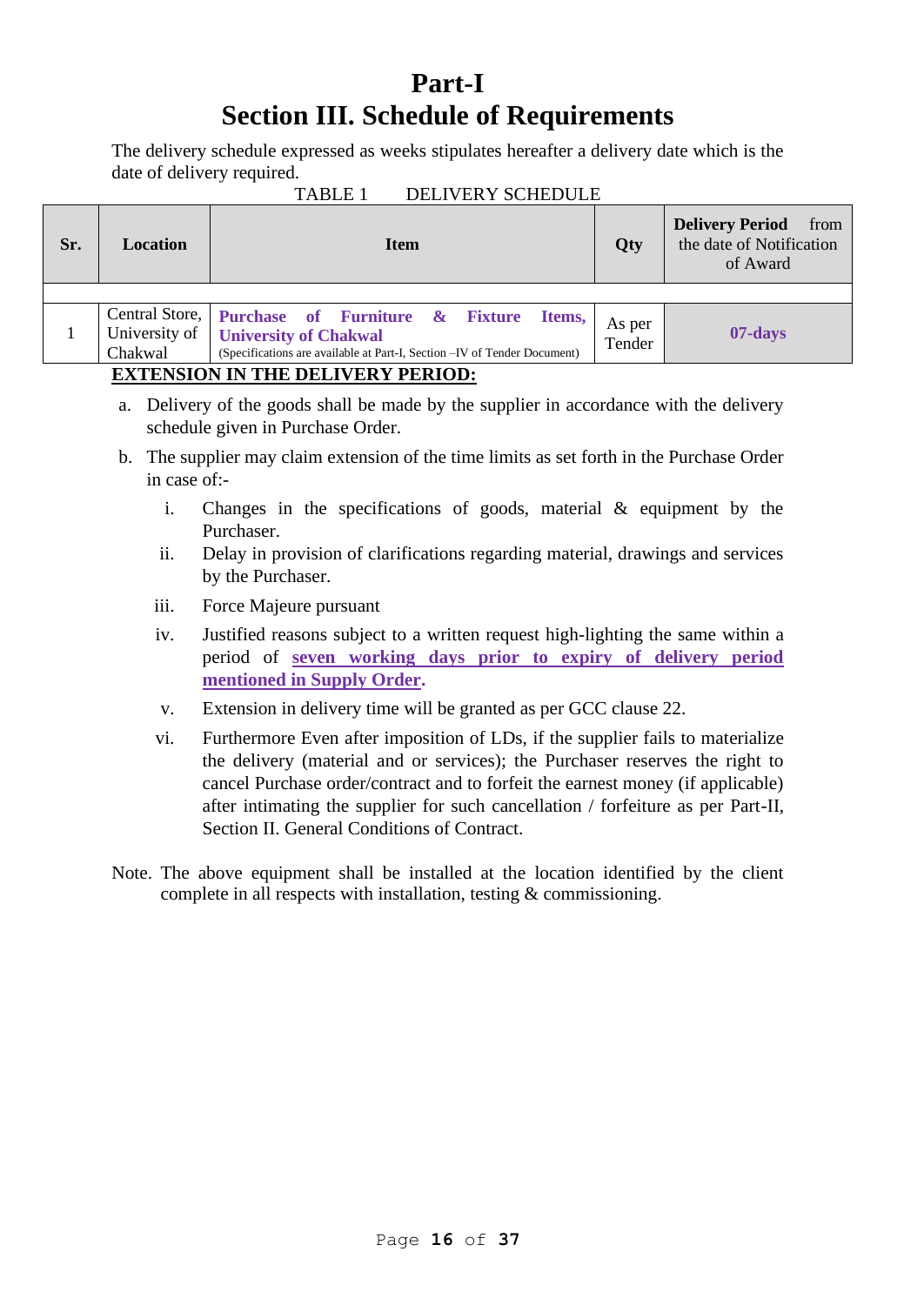# **Part-I Section IV. Technical Specifications**

# **BROAD SPECIFICATIONS:**

| Sr.<br>No.   | <b>Item Name</b>                                | Specification                                                                                                                                                                                                                                                                                                                                                                                                                                                                                                                 | Qty. | <b>Unit Price</b><br>(Rs.) | <b>Total</b><br><b>Amount</b> |
|--------------|-------------------------------------------------|-------------------------------------------------------------------------------------------------------------------------------------------------------------------------------------------------------------------------------------------------------------------------------------------------------------------------------------------------------------------------------------------------------------------------------------------------------------------------------------------------------------------------------|------|----------------------------|-------------------------------|
| $\mathbf{1}$ | <b>Office Almirah</b>                           | Materia: Aluminum<br>No. of Door: 2<br>Height: 7 Feet<br>Thickness: 20 Gauge (As per sample)<br><b>Subject to Sample Approval</b>                                                                                                                                                                                                                                                                                                                                                                                             | 50   |                            |                               |
| 2            | Officer's Table                                 | <b>Officer's Table</b> with Moble 3 (Rack)<br>Draw with imported channel and Imported<br>special Tyres.<br>Made of veneer pressed on particle board and<br>solid wood.<br>Inlay simple leather wrapped on mdf top &<br>polish finish. With Two (02) Warranty.<br>Size L:5ft, W:2.5ft, H:2.5ft. (As per sample)<br><b>Subject to Sample Approval</b>                                                                                                                                                                           | 60   |                            |                               |
|              | Officer's<br><b>Computer Table</b>              | <b>Officer's Computer Table</b><br>Made of veneer pressed on particle board and<br>solid wood.<br>Inlay simple leather wrapped on mdf top &<br>polish finish. With Two (02) Warranty.<br>Size L:3ft, W:2ft, H:2.5ft. (As per sample)<br><b>Subject to Sample Approval</b>                                                                                                                                                                                                                                                     |      |                            |                               |
| 3            | Officer's Chair                                 | Leatherette Padded Seat & back.<br>Made of shehsam solid frame.<br>Height Adjustable (Gas Lift).<br>Torsion bar Basic Tilt Mechanism.<br>360 Rotation Polish Finish Repro, Mahogany<br>Size:23 W x 22 D x 37 H (Inches)<br>600 W x 560 D x 950 H (mm) (As per sample)<br><b>Subject to Sample Approval</b>                                                                                                                                                                                                                    | 60   |                            |                               |
| 4            | <b>Office Table</b><br>Office Computer<br>Table | Office Table with Moble 3 (Rack)<br>Draw with imported channel and Imported<br>special Tyres.<br>Made of veneer pressed on particle board and<br>solid wood.<br>Inlay simple leather wrapped on mdf top &<br>polish finish. With Two (02) Warranty.<br>Size L:4ft, W:2ft, H:2.5ft. (As per sample)<br><b>Subject to Sample Approval</b><br><b>Office Computer Table</b><br>Made of veneer pressed on particle board and<br>solid wood.<br>Inlay simple leather wrapped on mdf top &<br>polish finish. With Two (02) Warranty. | 80   |                            |                               |
| 5            | Visitor Chair                                   | Size L:3ft, W:2ft, H:2.5ft. (As per sample)<br><b>Subject to Sample Approval</b><br>Made of shehsam solid frame wood with hard<br>sealer lacker polish with two (02) warranty.                                                                                                                                                                                                                                                                                                                                                | 100  |                            |                               |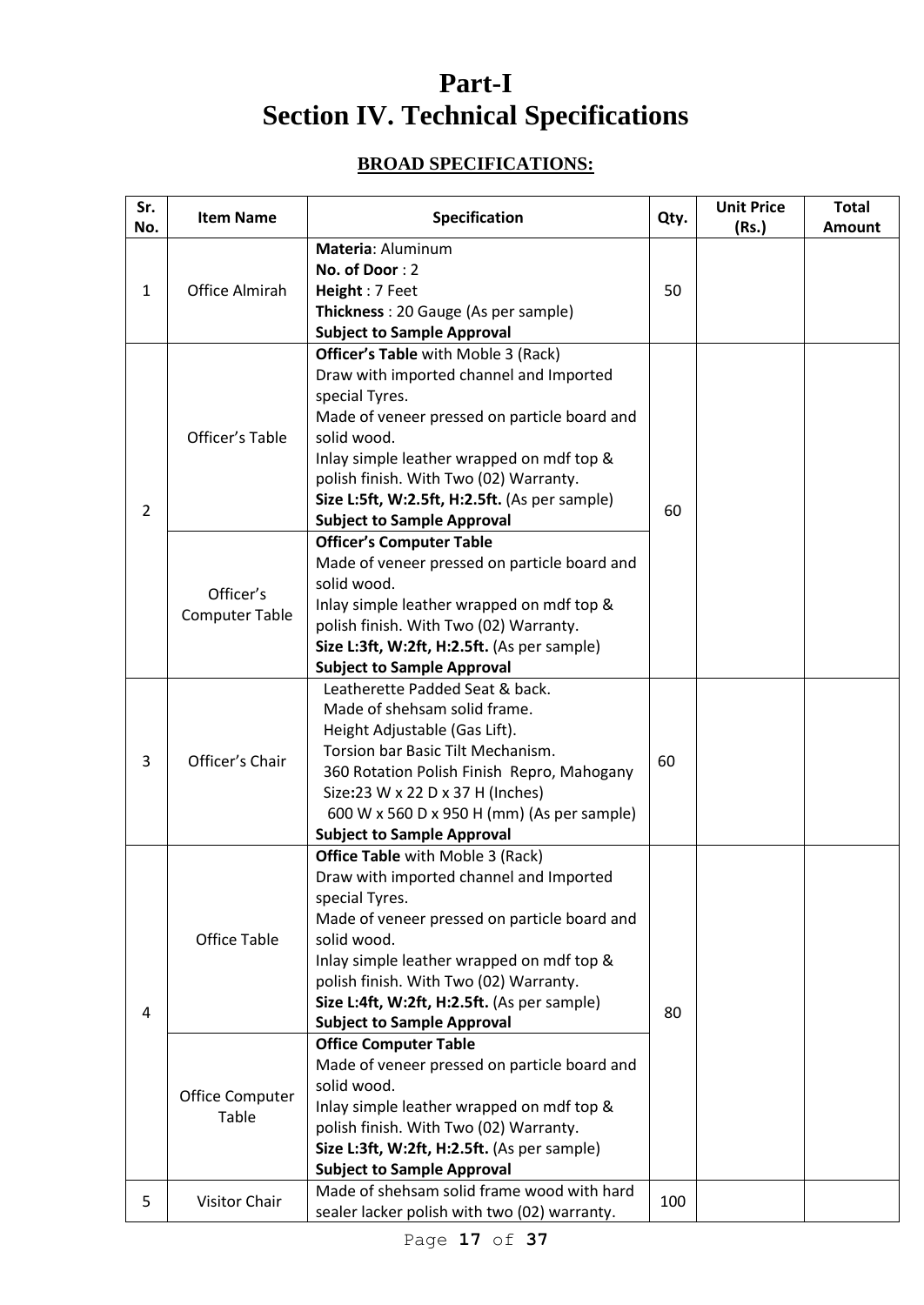|    |                            | (As per sample)<br><b>Subject to Sample Approval</b>                                                                                                                                                                                                                                                                            |     |  |
|----|----------------------------|---------------------------------------------------------------------------------------------------------------------------------------------------------------------------------------------------------------------------------------------------------------------------------------------------------------------------------|-----|--|
| 6  | Office Chair               | High back with PU leather and aluminum base<br>with high pressure hydraulic channel (two year<br>warranty)<br>(As per sample)<br><b>Subject to Sample Approval</b>                                                                                                                                                              | 80  |  |
| 7  | Computer Chair             | <b>Mesh Back</b><br><b>Fabric Padded Seat</b><br><b>Torsion Bar Basic Tilting Mechanism</b><br>Lumbar Back Support<br>Height Adjustable (Gas Lift)<br>360 Rotation<br><b>Nylon Base</b><br>Size: 24 W x 17 D x 38 H (Inches)<br>610 W x 450 D x 985 H (mm) (As per sample)<br><b>Subject to Sample Approval</b>                 | 60  |  |
| 8  | Sofa Set + Center<br>Table | Sofa<br>Modernity to every room<br>3 seaters spacious seating and wide flat<br>armrests<br>Air Leather adjusts to your posture<br><b>Center Table</b><br>Material: Wood/Veneer<br>Finish: Smoke Walnut<br>Size: 1200 W x 600 D x 450 H (mm)<br>47 W x 23 D x 17 H (Inches) (As per sample)<br><b>Subject to Sample Approval</b> | 20  |  |
| 9  | Notice Board               | <b>Board Material: Soft board Core</b><br>Frame Material : Durable Aluminum<br>Board Size: 48" x36 "<br>Shape: Rectangular<br>With Frame: Yes (As per sample)<br><b>Subject to Sample Approval</b>                                                                                                                              | 20  |  |
| 10 | Mattress                   | Spring Mattress 4" High quality with warranty.<br>(As per sample)                                                                                                                                                                                                                                                               | 30  |  |
| 11 | <b>Beds</b>                | Size: 6.5 (L) x 3.25 (W)<br>Made of Sloid Seasoned Sheesham wood and<br>paneled with sheesham and polished with<br>best quality NC lacquer polish. (As per sample)<br><b>Subject to Sample Approval</b>                                                                                                                         | 5   |  |
| 12 | <b>File Cabinet</b>        | Sheesham wood polished with best quality.<br>Size: 27.5" (70 cm), width of 14.125" (36 cm),<br>and depth of 22.875" (58 cm)<br>With 5 drawer including locks. (As per sample)<br><b>Subject to Sample Approval</b>                                                                                                              | 20  |  |
| 13 | <b>File Cabinet</b>        | Aluminum Material with 20mm gauge good<br>quality.<br>Size: 27.5" (70 cm), width of 14.125" (36 cm),<br>and depth of 22.875" (58 cm)<br>With 5 drawer including locks. (As per sample)<br><b>Subject to Sample Approval</b>                                                                                                     | 30  |  |
| 14 | Table Name<br>Holder       | Size/Dimension: 2.75x8.5x1.75 inch<br>Material Of Name Plate: Acrylic<br>Shape: Rectangular                                                                                                                                                                                                                                     | 100 |  |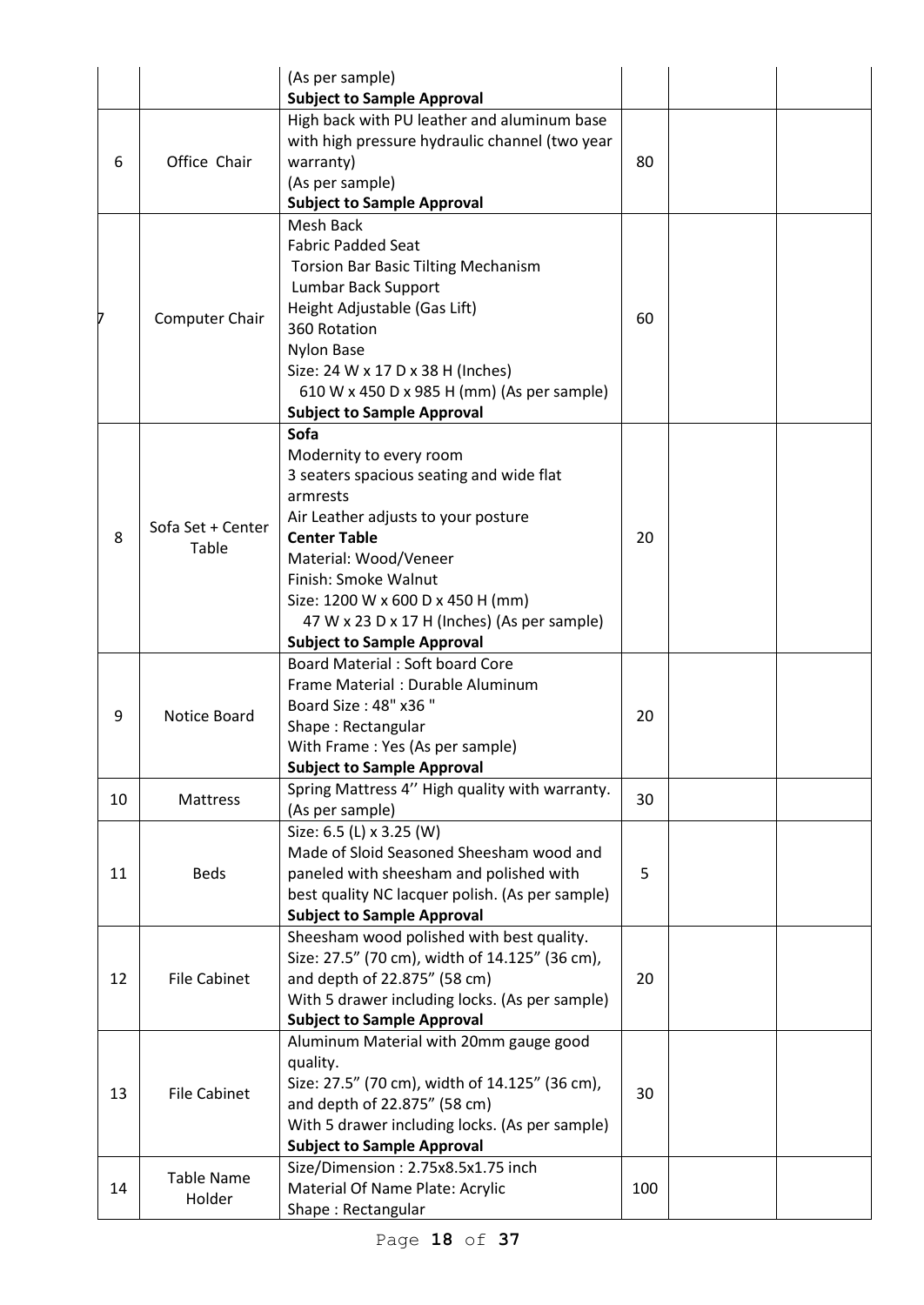|                                                            |          | Frame Material: Wooden Good quality (As per<br>sample)<br><b>Subject to Sample Approval</b> |    |  |  |
|------------------------------------------------------------|----------|---------------------------------------------------------------------------------------------|----|--|--|
| 15                                                         | Curtains | Size L9*W5 (Good Quality)<br><b>Subject to Sample Approval</b>                              | 30 |  |  |
| <b>Total</b>                                               |          |                                                                                             |    |  |  |
| GST and all other applicable taxes                         |          |                                                                                             |    |  |  |
| Grand Total (Inclusive GST and all other applicable Taxes) |          |                                                                                             |    |  |  |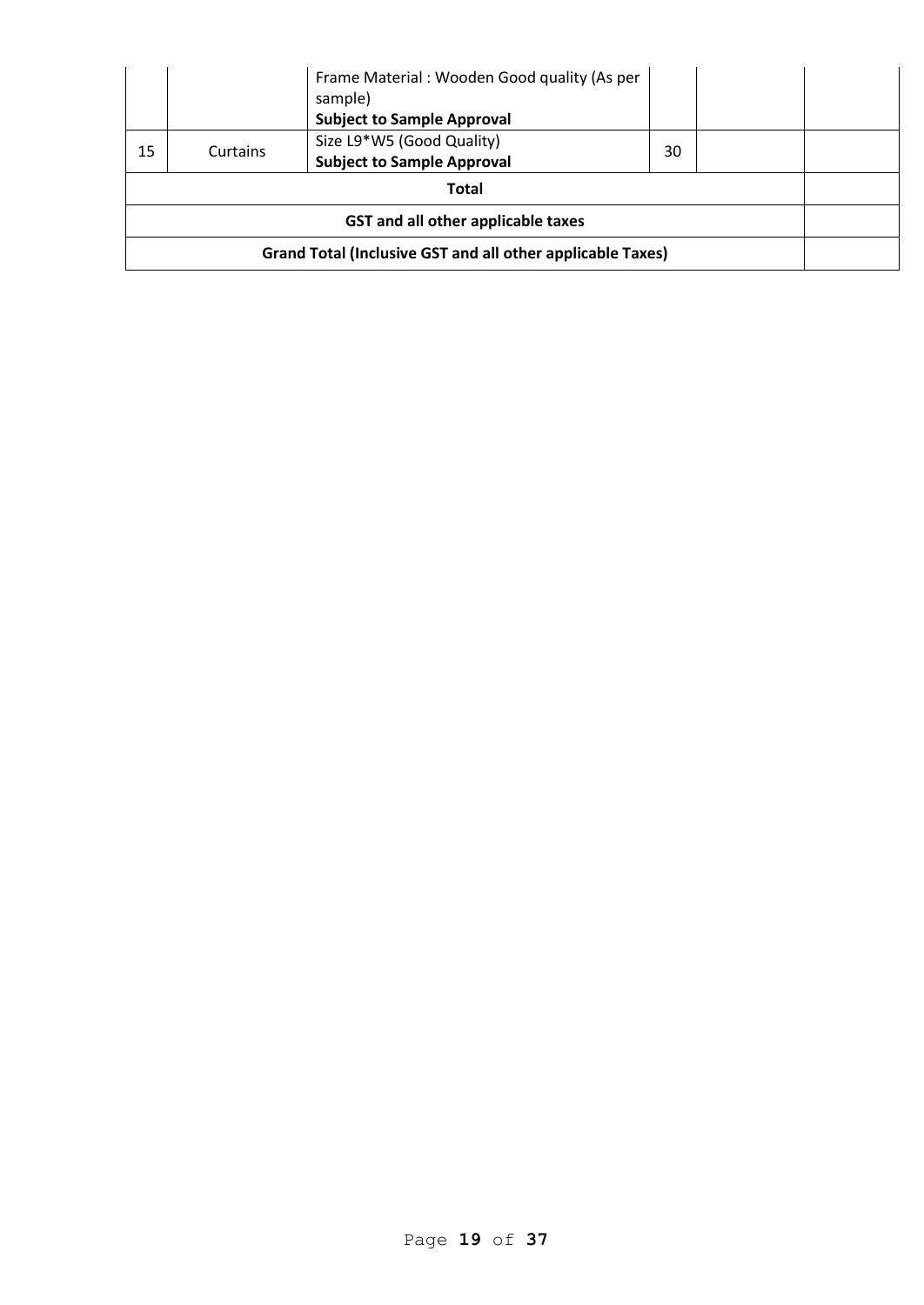# **Part-I Section V. Bidding Forms**

# **1. Bid Submission Form**

| Date:            |  |
|------------------|--|
| N <sub>O</sub> : |  |

To [Client Address]

Having examined the bidding documents including Addenda Nos. *[insert numbers],*  the receipt of which is hereby duly acknowledged, we, the undersigned, offer to supply and deliver *[description of goods and services]* in conformity with the said bidding documents for the sum of *[total bid amount in words and figures]* or such other sums as may be ascertained in accordance with the Schedule of Prices attached herewith and made part of this Bid.

We undertake, if our Bid is accepted, to deliver the goods in accordance with the delivery schedule specified in the Schedule of Requirements.

If our Bid is accepted, we will obtain the **guarantee of a bank in a sum equivalent to 10% percent of the Contract Price** for the due performance of the Contract, in the form prescribed by the Purchaser.

**We agree to abide by this Bid for a period of 160 days from the date fixed for Bid opening** under Clause 22 of the Instructions to Bidders, and it shall remain binding upon us and may be accepted at any time before the expiration of that period.

Until a formal Contract is prepared and executed, this Bid, together with your written acceptance thereof and your notification of award, shall constitute a binding Contract between us.

Commissions or gratuities, if any, paid or to be paid by us to agents relating to this Bid, and to contract execution if we are awarded the contract, are listed below:

Name and address of agent Amount and Currency Purpose of Commission or

gratuity

(if none, state "none")

We understand that you are not bound to accept the lowest or any bid you may receive.

Dated this \_\_\_\_\_\_\_\_\_\_\_\_\_\_\_\_\_\_\_\_\_\_\_ day of \_\_\_\_\_\_\_\_\_\_\_\_\_\_\_\_\_\_\_\_\_\_\_ 20\_\_\_\_\_\_\_\_.

*[signature] [in the capacity of]*

Duly authorized to sign Bid for and on behalf of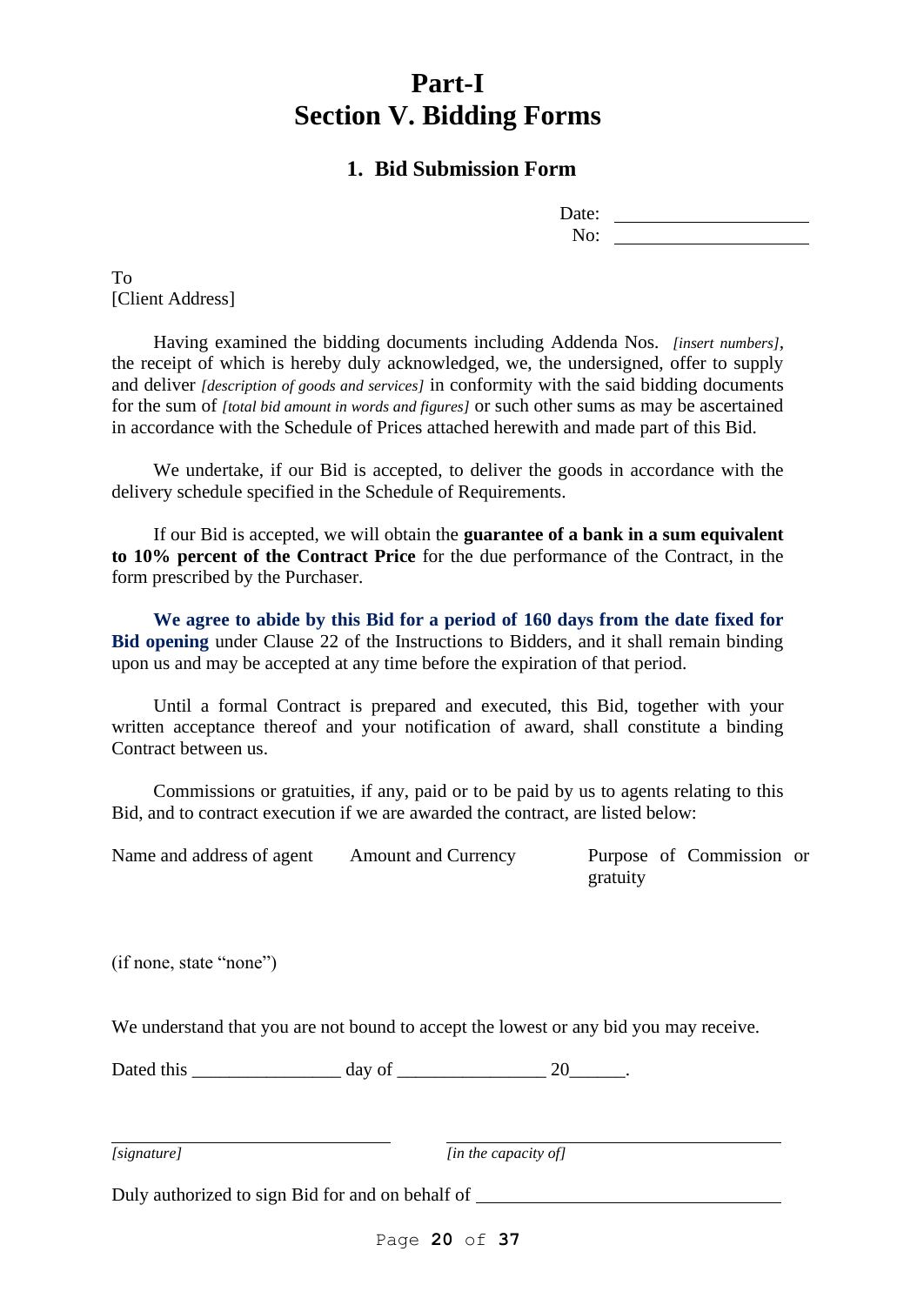# **2. Manufacturer's Authorization Form**

[See Clause 13.3 (a) of the Instructions to Bidders.]

To: *[name of the Purchaser]*

WHEREAS *[name of the Manufacturer]* who are established and reputable manufacturers of *[name and/or description of the goods]* having factories at *[address of factory]*

do hereby authorize *[name and address of Agent]* to submit a bid, and subsequently negotiate and sign the Contract with you against IFB No. *[reference of the Invitation to Bid]* for the above goods manufactured by us.

We hereby extend our full guarantee and warranty as per Clause 15 of the General Conditions of Contract for the goods offered for supply by the above firm against this Invitation for Bids.

*[signature for and on behalf of Manufacturer]*

*Note:* This letter of authority should be on the letterhead of the Manufacturer and should be signed by a person competent and having the power of attorney to bind the Manufacturer. It should be included by the Bidder in its bid.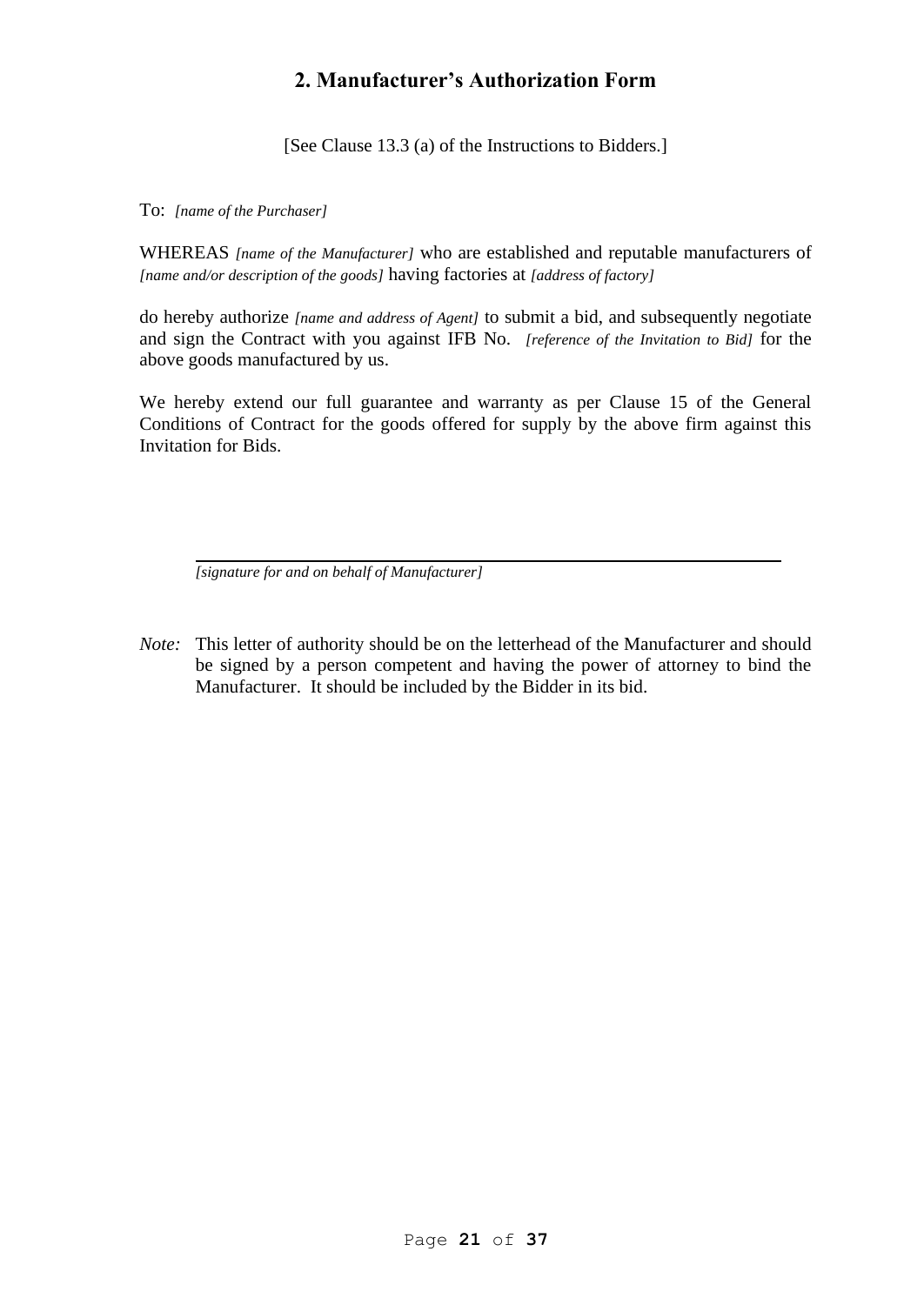| Sr.<br>No.                                                        | <b>Item Name</b>                   | <b>Specification</b> | Qty. | <b>Unit Price</b><br>(Rs.) | <b>Total</b><br><b>Amount</b> |
|-------------------------------------------------------------------|------------------------------------|----------------------|------|----------------------------|-------------------------------|
| $\mathbf{1}$                                                      | Office Almirah                     |                      | 50   |                            |                               |
| $\overline{2}$                                                    | Officer's Table                    |                      | 60   |                            |                               |
|                                                                   | Officer's<br><b>Computer Table</b> |                      |      |                            |                               |
| 3                                                                 | Officer's Chair                    |                      | 60   |                            |                               |
| $\overline{4}$                                                    | <b>Office Table</b>                |                      | 80   |                            |                               |
|                                                                   | Office Computer<br>Table           |                      |      |                            |                               |
| 5                                                                 | <b>Visitor Chair</b>               |                      | 100  |                            |                               |
| 6                                                                 | Office Chair                       |                      | 80   |                            |                               |
| 7                                                                 | Computer Chair                     |                      | 60   |                            |                               |
| 8                                                                 | Sofa Set + Center<br>Table         |                      | 20   |                            |                               |
| 9                                                                 | Notice Board                       |                      | 20   |                            |                               |
| 10                                                                | Mattress                           |                      | 30   |                            |                               |
| 11                                                                | <b>Beds</b>                        |                      | 5    |                            |                               |
| 12                                                                | <b>File Cabinet</b>                |                      | 20   |                            |                               |
| 13                                                                | <b>File Cabinet</b>                |                      | 30   |                            |                               |
| 14                                                                | <b>Table Name</b><br>Holder        |                      | 100  |                            |                               |
| 15                                                                | Curtains                           |                      | 30   |                            |                               |
| <b>Total</b>                                                      |                                    |                      |      |                            |                               |
| <b>GST and all other applicable taxes</b>                         |                                    |                      |      |                            |                               |
| <b>Grand Total (Inclusive GST and all other applicable Taxes)</b> |                                    |                      |      |                            |                               |

# **2. Price Schedules**

Note:

- 1. In case of discrepancy between unit price and total, the unit price shall prevail.
- 2. The supplier has to provide the following free of cost:
	- i. Standard Tool Kit.
	- ii. Technical and Operation Manual.
	- iii. At site complete training of Purchaser's nominated staff regarding maintenance and operation of Goods.
	- iv. At site preventive maintenance on quarterly basis by the bidder's qualified staff for one year, starting from final acceptance of goods.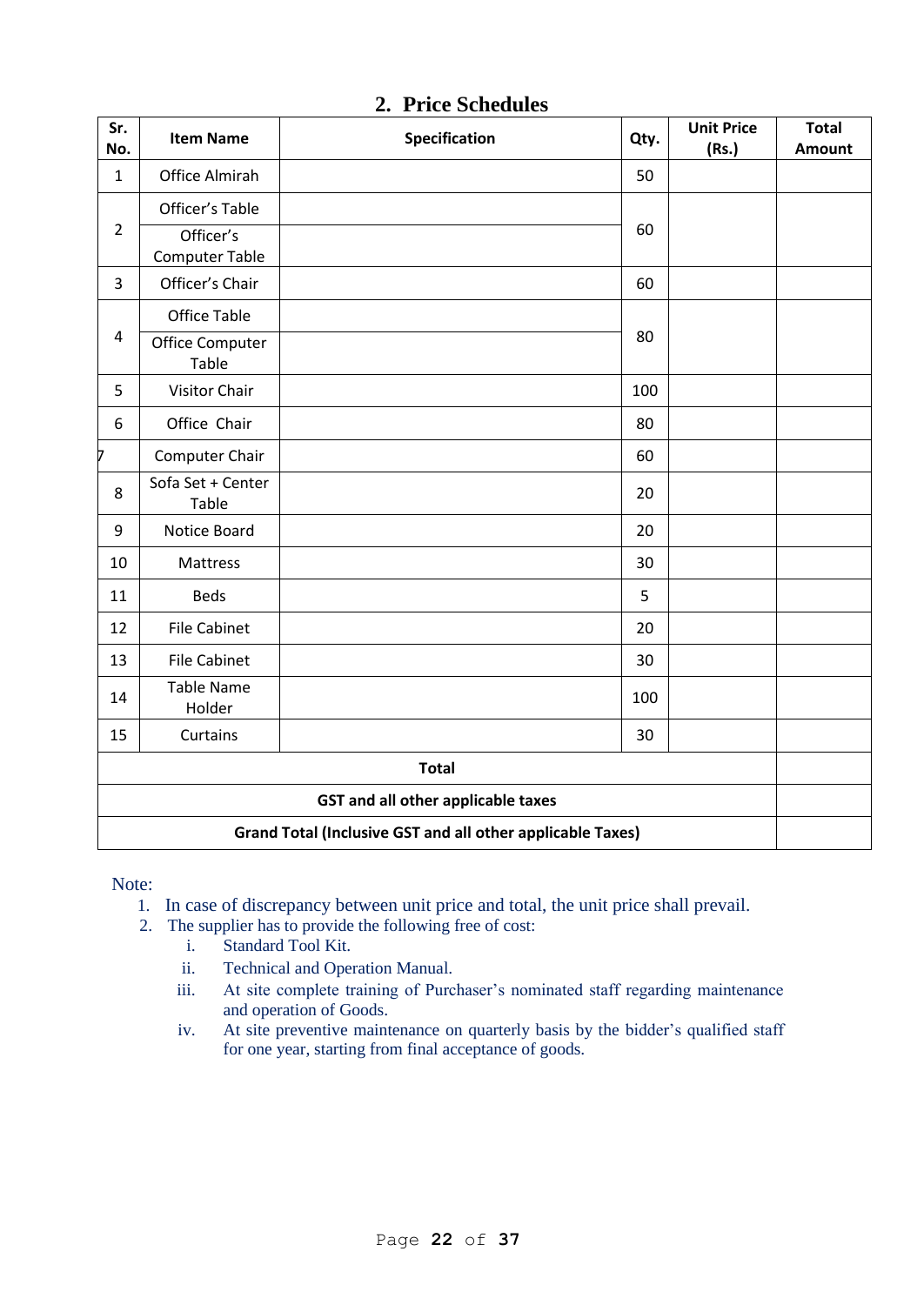# **Part-II Section I. Contract Forms**

# **1. Contract Form**

THIS AGREEMENT made the \_\_\_\_\_ day of \_\_\_\_\_\_\_\_\_\_ 20\_\_\_\_\_ between *[name of Purchaser]* (hereinafter called "the Purchaser") of the one part and *[name of Supplier]* of (hereinafter called "the Supplier") of the other part:

WHEREAS the Purchaser invited bids for certain goods and ancillary services, viz., *[brief description of goods and services]* and has accepted a bid by the Supplier for the supply of those goods and services in the sum of *[contract price in words and figures]* (hereinafter called "the Contract Price").

# NOW THIS AGREEMENT WITNESSETH AS FOLLOWS:

1. In this Agreement words and expressions shall have the same meanings as are respectively assigned to them in the Conditions of Contract referred to.

2. The following documents shall be deemed to form and be read and construed as part of this Agreement, viz.:

- (a) the Bid Form and the Price Schedule submitted by the Bidder;
- (b) the Schedule of Requirements;
- (c) the Technical Specifications;
- (d) the General Conditions of Contract;
- (e) the Special Conditions of Contract; and
- (f) the Purchaser's Notification of Award.

3. In consideration of the payments to be made by the Purchaser to the Supplier as hereinafter mentioned, the Supplier hereby covenants with the Purchaser to provide the goods and services and to remedy defects therein in conformity in all respects with the provisions of the Contract

4. The Purchaser hereby covenants to pay the Supplier in consideration of the provision of the goods and services and the remedying of defects therein, the Contract Price or such other sum as may become payable under the provisions of the contract at the times and in the manner prescribed by the contract.

IN WITNESS whereof the parties hereto have caused this Agreement to be executed in accordance with their respective laws the day and year first above written.

Signed, sealed, delivered by \_\_\_\_\_\_\_\_\_\_\_\_\_\_\_\_\_the \_\_\_\_\_\_\_\_\_\_(for the Purchaser)

Signed, sealed, delivered by \_\_\_\_\_\_\_\_\_\_\_\_\_\_\_\_\_\_\_ the \_\_\_\_\_\_\_\_\_\_\_\_\_\_ (for the Supplier)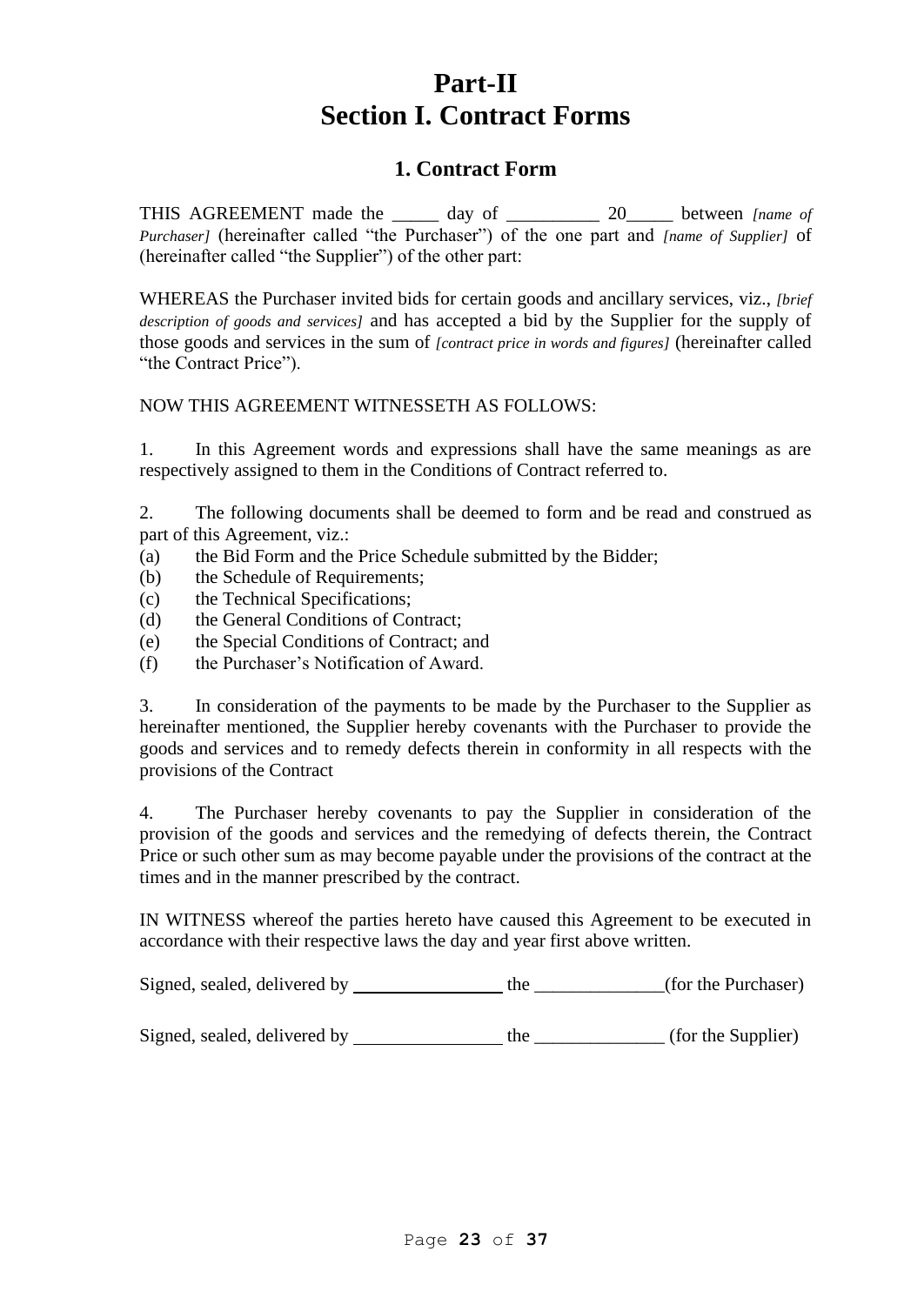# **2. Performance Security Form**

To:

[*Client Address*]

WHEREAS *[name of Supplier]* (hereinafter called "the Supplier") has undertaken, in pursuance of Contract No. *[reference number of the contract]* dated  $20$  to supply *[description of goods and services] (*hereinafter called "the Contract").

AND WHEREAS it has been stipulated by you in the said Contract that the Supplier shall furnish you with a bank guarantee by a reputable bank for the sum specified therein as security for compliance with the Supplier's performance obligations in accordance with the Contract.

AND WHEREAS we have agreed to give the Supplier a guarantee:

THEREFORE WE hereby affirm that we are Guarantors and responsible to you, on behalf of the Supplier, up to a total of *[amount of the guarantee in words and figures],* and we undertake to pay you, upon your first written demand declaring the Supplier to be in default under the Contract and without cavil or argument, any sum or sums within the limits of *[amount of guarantee]* as aforesaid, without your needing to prove or to show grounds or reasons for your demand or the sum specified therein.

This guarantee is valid until the day of 20 and 20 and 20 and 20 and 20 and 20 and 20 and 20 and 20

Signature and seal of the Guarantors

*[name of bank or financial institution]*

*[address]*

*[date]*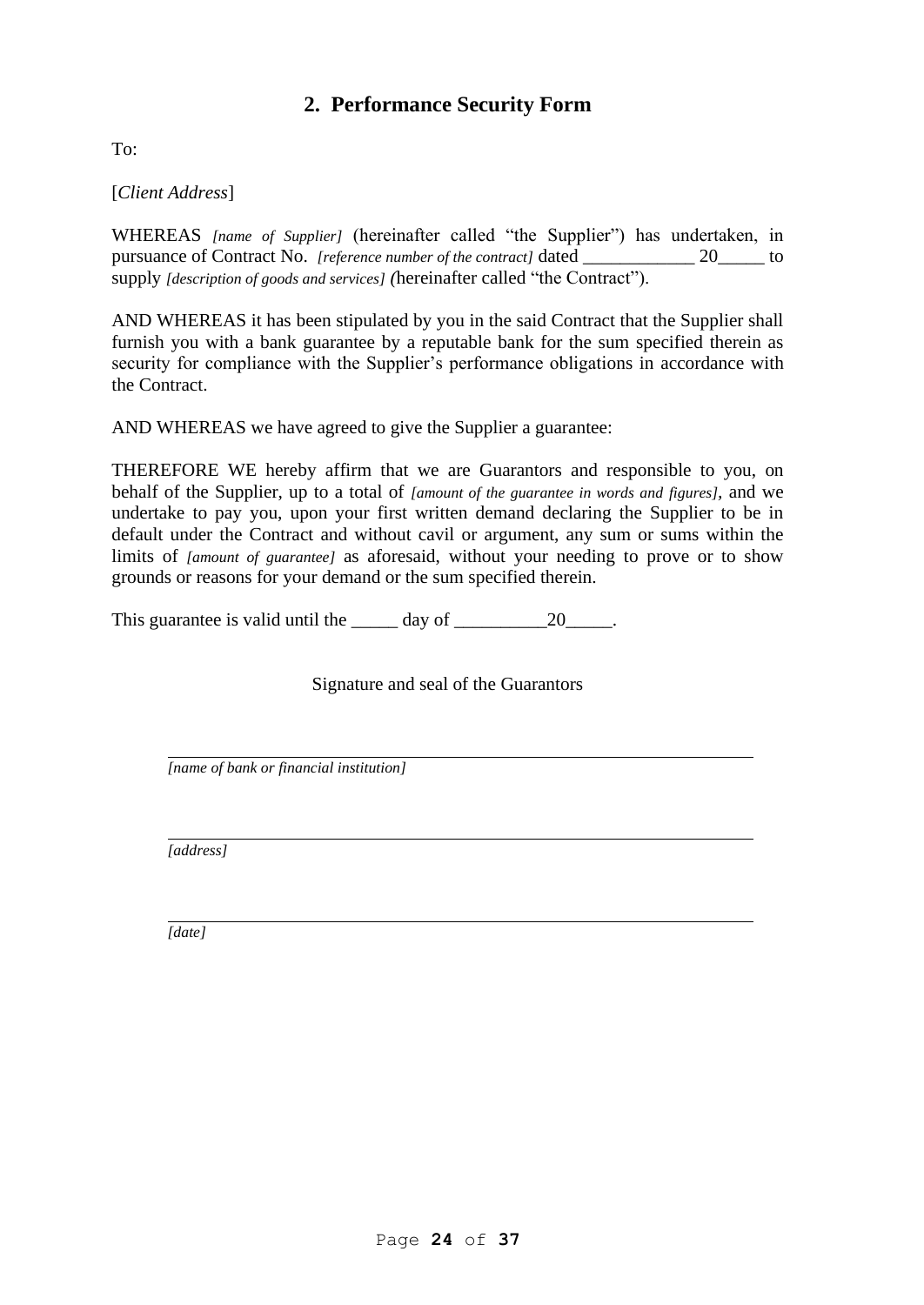# **Part-II Section II. General Conditions of Contract**

**1. Definitions** 1.1 In this Contract, the following terms shall be interpreted as

indicated:

- (a) "The Contract" means the agreement entered into between the Purchaser and the Supplier, as recorded in the Contract Form signed by the parties, including all attachments and appendices thereto and all documents incorporated by reference therein. (b) "The Contract Price" means the price payable to the Supplier under the Contract for the full and proper performance of its contractual obligations. (c) "The Goods" means all of the equipment, machinery, and/or other materials which the Supplier is required to supply to the Purchaser under the Contract. (d) "The Services" means those services ancillary to the supply of the Goods, such as transportation and insurance, and any other incidental services, such as installation, commissioning, provision of technical assistance, training, and other such obligations of the Supplier covered under the Contract. (e) "GCC" means the General Conditions of Contract contained in this section. (f) "SCC" means the Special Conditions of Contract. (g) "The Purchaser" means the organization purchasing the Goods, as named in SCC. (h) "The Purchaser's country" is Islamic Republic of Pakistan. (i) "The Supplier" means the individual or firm supplying the Goods and Services under this Contract. (j) "The Project Site," where applicable, means the place or places named in SCC. (k) "Day" means calendar day. **2. Application** 2.1 These General Conditions shall apply to the extent that they are not superseded by provisions of other parts of the Contract. **3. Country of**  3.2 For purposes of this Clause, "origin" means the place where the
- **Origin** Goods were mined, grown, or produced, or from which the Services are supplied. Goods are produced when, through manufacturing, processing, or substantial and major assembly of components, a commercially recognized new product results that is substantially different in basic characteristics or in purpose or utility from its components.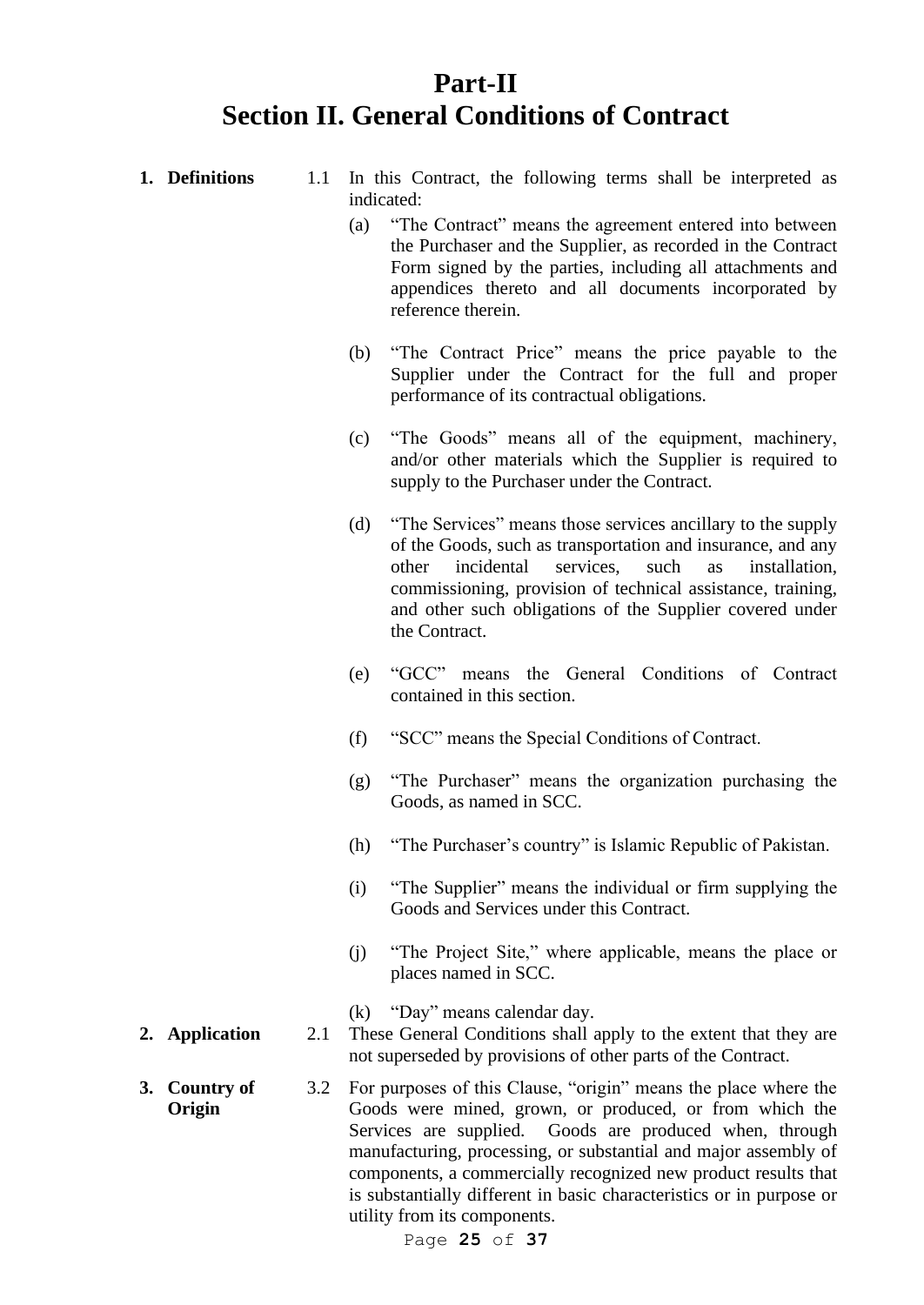- 3.3 The origin of Goods and Services is distinct from the nationality of the Supplier.
- **4. Standards** 4.1 The Goods supplied under this Contract shall conform to the standards mentioned in the Technical Specifications, and, when no applicable standard is mentioned, to the authoritative standards appropriate to the Goods' country of origin. Such standards shall be the latest issued by the concerned institution.
- **5. Use of Contract Documents and Information; Inspection and Audit by the Bank** 5.1 The Supplier shall not, without the Purchaser's prior written consent, disclose the Contract, or any provision thereof, or any specification, plan, drawing, pattern, sample, or information furnished by or on behalf of the Purchaser in connection therewith, to any person other than a person employed by the Supplier in the performance of the Contract. Disclosure to any such employed person shall be made in confidence and shall extend only so far as may be necessary for purposes of such performance.
	- 5.2 The Supplier shall not, without the Purchaser's prior written consent, make use of any document or information enumerated in GCC Clause 5.1 except for purposes of performing the Contract.
	- 5.3 Any document, other than the Contract itself, enumerated in GCC Clause 5.1 shall remain the property of the Purchaser and shall be returned (all copies) to the Purchaser on completion of the Supplier's performance under the Contract if so required by the Purchaser.
	- 5.4 The Supplier shall permit the Procuring Agency to inspect the Supplier's accounts and records relating to the performance of the Supplier and to have them audited by auditors appointed by the Procuring Agency, if so required by the Procuring Agency.
- **6. Patent Rights** 6.1 The Supplier shall indemnify the Purchaser against all third-party claims of infringement of patent, trademark, or industrial design rights arising from use of the Goods or any part thereof.
- **7. Performance Security** 7.1 Within **three (03) days** of receipt of the notification of Contract award, the successful Bidder shall furnish to the Purchaser the performance security in the amount specified in SCC.
	- 7.2 The proceeds of the performance security shall be payable to the Purchaser as compensation for any loss resulting from the Supplier's failure to complete its obligations under the Contract.
	- 7.3 The performance security shall be denominated in the currency of the Contract acceptable to the Purchaser and shall be in one of the following forms:
		- (a) a bank guarantee or an irrevocable letter of credit issued by a reputable bank located in Pakistan, in the form provided in the bidding documents or another form acceptable to the Purchaser; or
		- Page **26** of **37** (b) a cashier's or certified check.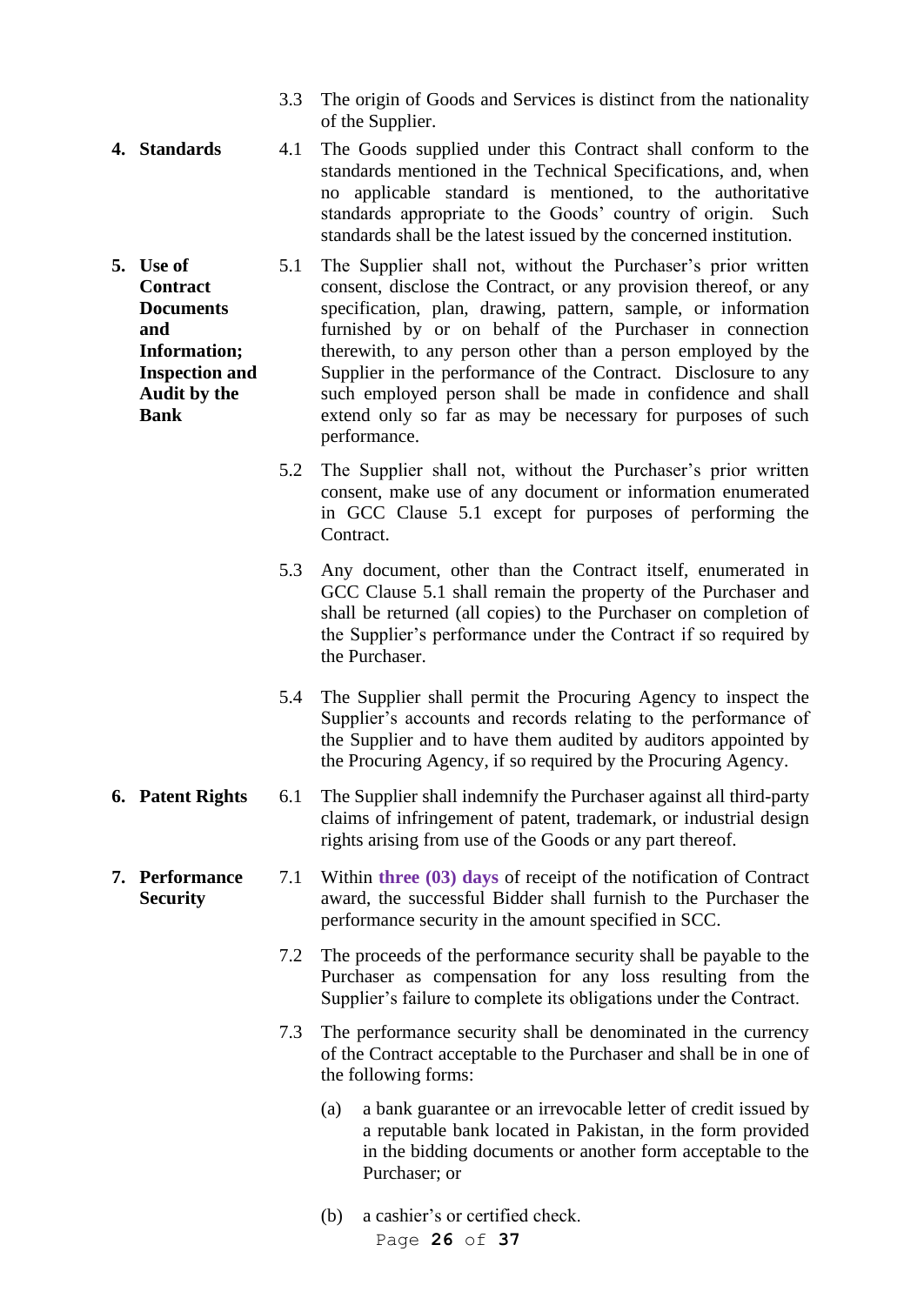- 7.4 The performance security will be discharged by the Purchaser and returned to the Supplier not later than thirty (30) days following the date of completion of the Supplier's performance obligations under the Contract, including any warranty obligations, unless specified otherwise in SCC.
- **8. Inspections and Tests** 8.1 The Purchaser or its representative shall have the right to inspect and/or to test the Goods to confirm their conformity to the Contract specifications at no extra cost to the Purchaser. SCC and the Technical Specifications shall specify what inspections and tests the Purchaser requires and where they are to be conducted. The Purchaser shall notify the Supplier in writing, in a timely manner, of the identity of any representatives retained for these purposes.
	- 8.2 The inspections and tests may be conducted on the premises of the Supplier or its subcontractor(s), at point of delivery, and/or at the Goods' final destination. If conducted on the premises of the Supplier or its subcontractor(s), all reasonable facilities and assistance, including access to drawings and production data, shall be furnished to the inspectors at no charge to the Purchaser.
	- 8.3 Should any inspected or tested Goods fail to conform to the Specifications, the Purchaser may reject the Goods, and the Supplier shall either replace the rejected Goods or make alterations necessary to meet specification requirements free of cost to the Purchaser.
	- 8.4 The Purchaser's right to inspect, test and, where necessary, reject the Goods after the Goods' arrival in Pakistan shall in no way be limited or waived by reason of the Goods having previously been inspected, tested, and passed by the Purchaser or its representative prior to the Goods' shipment from the country of origin.
	- 8.5 Nothing in GCC Clause 8 shall in any way release the Supplier from any warranty or other obligations under this Contract.
- **9. Packing** 9.1 The Supplier shall provide such packing of the Goods as is required to prevent their damage or deterioration during transit to their final destination, as indicated in the Contract. The packing shall be sufficient to withstand, without limitation, rough handling during transit and exposure to extreme temperatures, salt and precipitation during transit, and open storage. Packing case size and weights shall take into consideration, where appropriate, the remoteness of the Goods' final destination and the absence of heavy handling facilities at all points in transit.
	- 9.2 The packing, marking, and documentation within and outside the packages shall comply strictly with such special requirements as shall be expressly provided for in the Contract, including additional requirements, if any, specified in SCC, and in any subsequent instructions ordered by the Purchaser.

Page **27** of **37**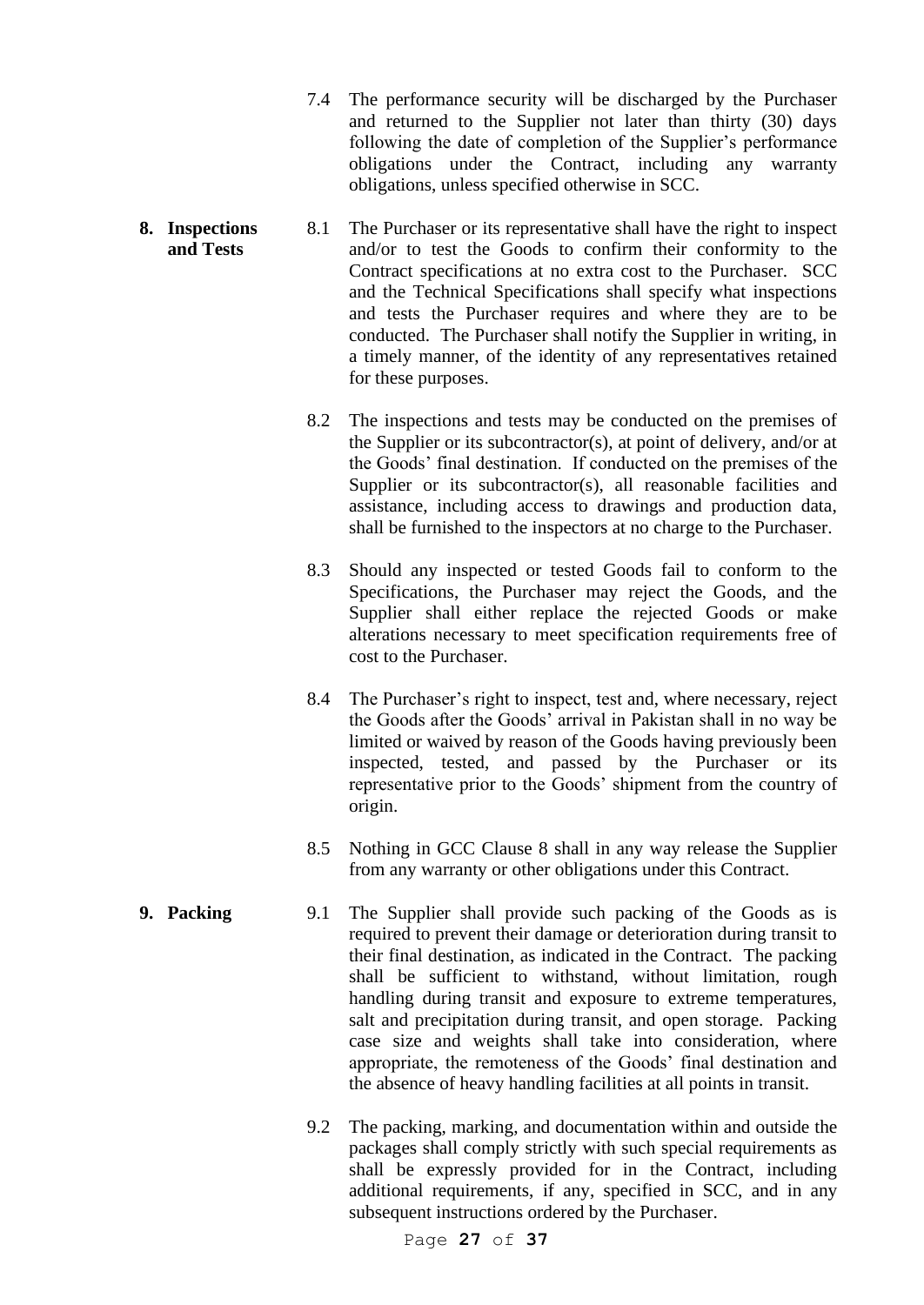**10. Delivery and Documents** 10.1 Delivery of the Goods shall be made by the Supplier in accordance with the terms specified in the Schedule of Requirements. The details of shipping and/or other documents to be furnished by the Supplier are specified in SCC. 10.2 Documents to be submitted by the Supplier are specified in SCC. **11. Insurance** 11.1 The Goods supplied under the Contract shall be delivered duty paid (DDP) under which risk is transferred to the buyer after having been delivered, hence insurance coverage is sellers responsibility. **12. Transportation** 12.1 The Supplier is required under the Contact to transport the Goods to a specified place of destination within the Purchaser's country, transport to such place of destination in the Purchaser's country, including insurance and storage, as shall be specified in the Contract, shall be arranged by the Supplier, and related costs shall be included in the Contract Price. **13. Incidental Services** 13.1 The Supplier may be required to provide any or all of the following services, including additional services, if any, specified in SCC: (a) performance or supervision of on-site assembly and/or start-up of the supplied Goods; (b) furnishing of tools required for assembly and/or maintenance of the supplied Goods; (c) furnishing of a detailed operations and maintenance manual for each appropriate unit of the supplied Goods; (d) performance or supervision or maintenance and/or repair of the supplied Goods, for a period of time agreed by the parties, provided that this service shall not relieve the Supplier of any warranty obligations under this Contract; and (e) training of the Purchaser's personnel, at the Supplier's plant and/or on-site, in assembly, start-up, operation, maintenance, and/or repair of the supplied Goods. 13.2 Prices charged by the Supplier for incidental services, if not included in the Contract Price for the Goods, shall be agreed upon in advance by the parties and shall not exceed the prevailing rates charged for other parties by the Supplier for similar services. **14. Spare Parts** 14.1 As specified in SCC, the Supplier may be required to provide any or all of the following materials, notifications, and information pertaining to spare parts manufactured or distributed

by the Supplier: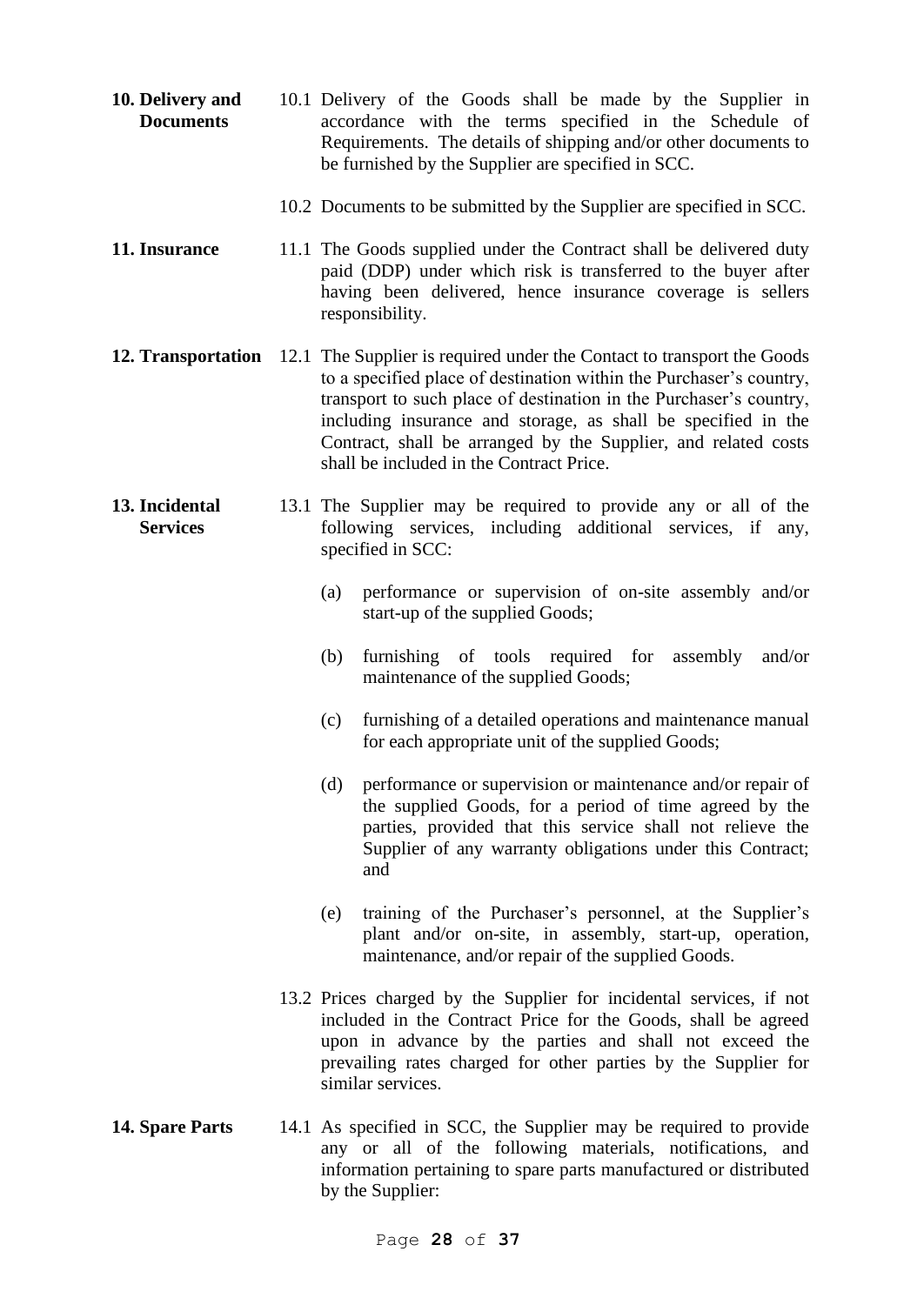- (a) such spare parts as the Purchaser may elect to purchase from the Supplier, provided that this election shall not relieve the Supplier of any warranty obligations under the Contract; and
- (b) in the event of termination of production of the spare parts:
	- (i) advance notification to the Purchaser of the pending termination, in sufficient time to permit the Purchaser to procure needed requirements; and
	- (ii) following such termination, furnishing at no cost to the Purchaser, the blueprints, drawings, and specifications of the spare parts, if requested.
- **15. Warranty** 15.1 The Supplier warrants that the Goods supplied under the Contract are new, unused, of the most recent or current models, and that they incorporate all recent improvements in design and materials unless provided otherwise in the Contract. The Supplier further warrants that all Goods supplied under this Contract shall have no defect, arising from design, materials, or workmanship (except when the design and/or material is required by the Purchaser's specifications) or from any act or omission of the Supplier, that may develop under normal use of the supplied Goods in the conditions prevailing in the country of final destination.
	- 15.2 This warranty shall remain valid for twelve (12) months after the Goods, or any portion thereof as the case may be, have been delivered to and accepted at the final destination indicated in the Contract, or for eighteen (18) months after the date of shipment from the port or place of loading in the source country, whichever period concludes earlier, unless specified otherwise in SCC.
	- 15.3 The Purchaser shall promptly notify the Supplier in writing of any claims arising under this warranty.
	- 15.4 Upon receipt of such notice, the Supplier shall, within the period specified in SCC and with all reasonable speed, repair or replace the defective Goods or parts thereof, without costs to the Purchaser.
	- 15.5 If the Supplier, having been notified, fails to remedy the defect(s) within the period specified in SCC, within a reasonable period, the Purchaser may proceed to take such remedial action as may be necessary, at the Supplier's risk and expense and without prejudice to any other rights which the Purchaser may have against the Supplier under the Contract.
- **16. Payment** 16.1 The method and conditions of payment to be made to the Supplier under this Contract shall be specified in SCC.
	- 16.2 The Supplier's request(s) for payment shall be made to the Purchaser in writing, accompanied by an invoice describing, as appropriate, the Goods delivered and Services performed, and by documents submitted pursuant to GCC Clause 10, and upon fulfillment of other obligations stipulated in the Contract.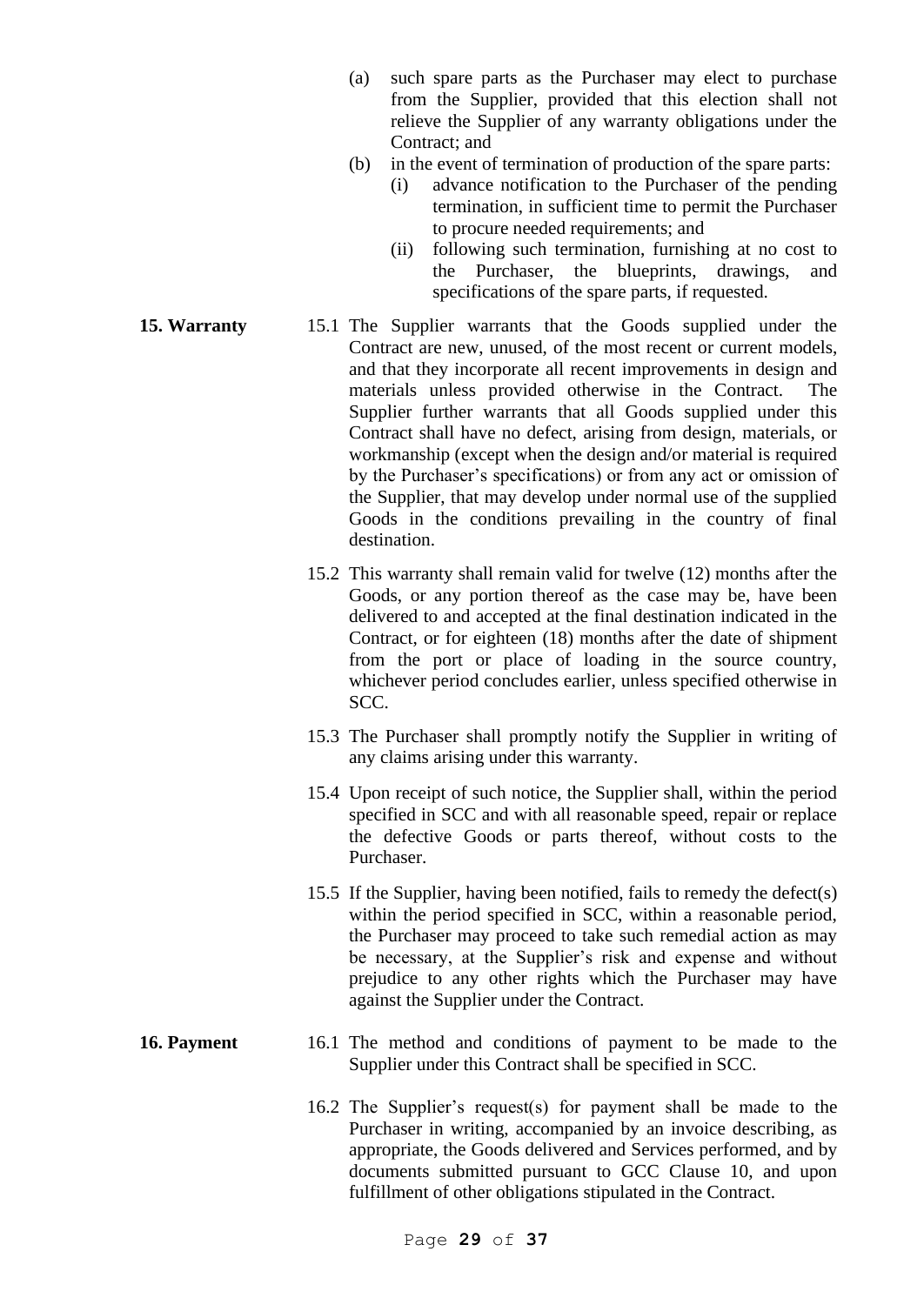- 16.3 Payments shall be made promptly by the Purchaser, but in no case later than thirty (30) days after submission of an invoice or claim by the Supplier.
- 16.4 The currency of payment is Pak. Rupees.
- **17. Prices** 17.1 Prices charged by the Supplier for Goods delivered and Services performed under the Contract shall not vary from the prices quoted by the Supplier in its bid, with the exception of any price adjustments authorized in SCC or in the Purchaser's request for bid validity extension, as the case may be.
- **18. Change Orders** 18.1 The Purchaser may at any time, by a written order given to the Supplier pursuant to GCC Clause 31, make changes within the general scope of the Contract in any one or more of the following:
	- (a) drawings, designs, or specifications, where Goods to be furnished under the Contract are to be specifically manufactured for the Purchaser;
	- (b) the method of shipment or packing;
	- (c) the place of delivery; and/or
	- (d) the Services to be provided by the Supplier.
	- 18.2 If any such change causes an increase or decrease in the cost of, or the time required for, the Supplier's performance of any provisions under the Contract, an equitable adjustment shall be made in the Contract Price or delivery schedule, or both, and the Contract shall accordingly be amended. Any claims by the Supplier for adjustment under this clause must be asserted within thirty (30) days from the date of the Supplier's receipt of the Purchaser's change order.
- **19. Contract Amendments** 19.1 Subject to GCC Clause 18, no variation in or modification of the terms of the Contract shall be made except by written amendment signed by the parties.
- **20. Assignment** 20.1 The Supplier shall not assign, in whole or in part, its obligations to perform under this Contract, except with the Purchaser's prior written consent.
- **21. Subcontracts** 21.1 The Supplier shall notify the Purchaser in writing of all subcontracts awarded under this Contract if not already specified in the bid. Such notification, in the original bid or later, shall not relieve the Supplier from any liability or obligation under the Contract.
	- 21.2 Subcontracts must comply with the provisions of GCC Clause 3.
- **22. Delays in the Supplier's Performance** 22.1 Delivery of the Goods and performance of Services shall be made by the Supplier in accordance with the time schedule prescribed by the Purchaser in the Schedule of Requirements.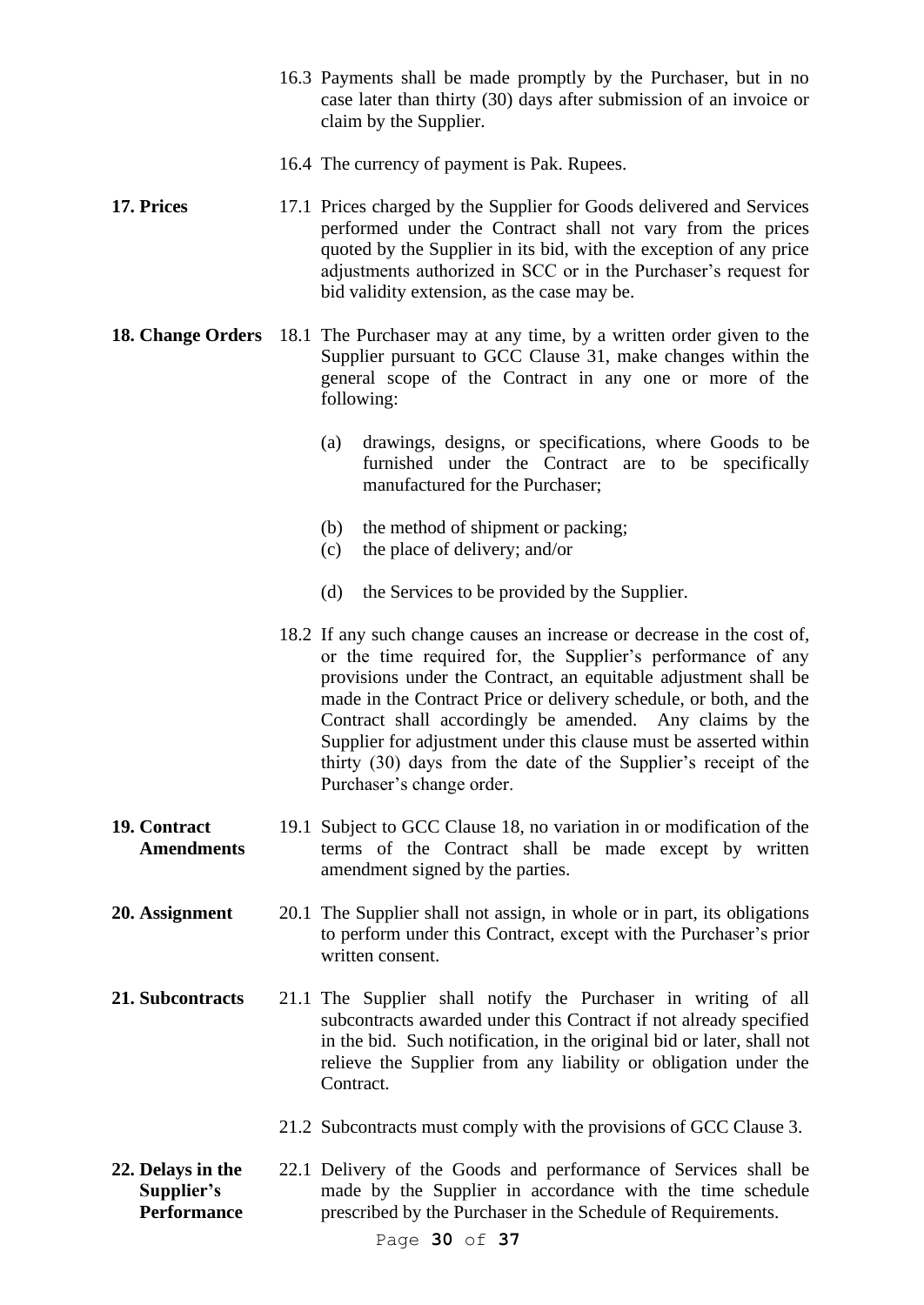- 22.2 If at any time during performance of the Contract, the Supplier or its subcontractor(s) should encounter conditions impeding timely delivery of the Goods and performance of Services, the Supplier shall promptly notify the Purchaser in writing of the fact of the delay, its likely duration and its cause(s). As soon as practicable after receipt of the Supplier's notice, the Purchaser shall evaluate the situation and may at its discretion extend the Supplier's time for performance, with or without liquidated damages, in which case the extension shall be ratified by the parties by amendment of Contract.
- 22.3 Except as provided under GCC Clause 25, a delay by the Supplier in the performance of its delivery obligations shall render the Supplier liable to the imposition of liquidated damages pursuant to GCC Clause 23, unless an extension of time is agreed upon pursuant to GCC Clause 22.2 without the application of liquidated damages.
- **23. Liquidated Damages** 23.1 Subject to GCC Clause 25, if the Supplier fails to deliver any or all of the Goods or to perform the Services within the period(s) specified in the Contract, the Purchaser shall, without prejudice to its other remedies under the Contract, deduct from the Contract Price, as liquidated damages, a sum equivalent to the percentage specified in SCC of the delivered price of the delayed Goods or unperformed Services for each week or part thereof of delay until actual delivery or performance, up to a maximum deduction of the percentage specified in SCC. Once the maximum is reached, the Purchaser may consider termination of the Contract pursuant to GCC Clause 24.
- **24. Termination for Default** 24.1 The Purchaser, without prejudice to any other remedy for breach of Contract, by written notice of default sent to the Supplier, may terminate this Contract in whole or in part:
	- (a) if the Supplier fails to deliver any or all of the Goods within the period(s) specified in the Contract, or within any extension thereof granted by the Purchaser pursuant to GCC Clause 22; or
	- (b) if the Supplier fails to perform any other obligation(s) under the Contract.
	- (c) if the Supplier, in the judgment of the Purchaser has engaged in corrupt or fraudulent practices in competing for or in executing the Contract.

For the purpose of this clause:

"corrupt practice" means the offering, giving, receiving or soliciting of anything of value to influence the action of a public official in the procurement process or in contract execution.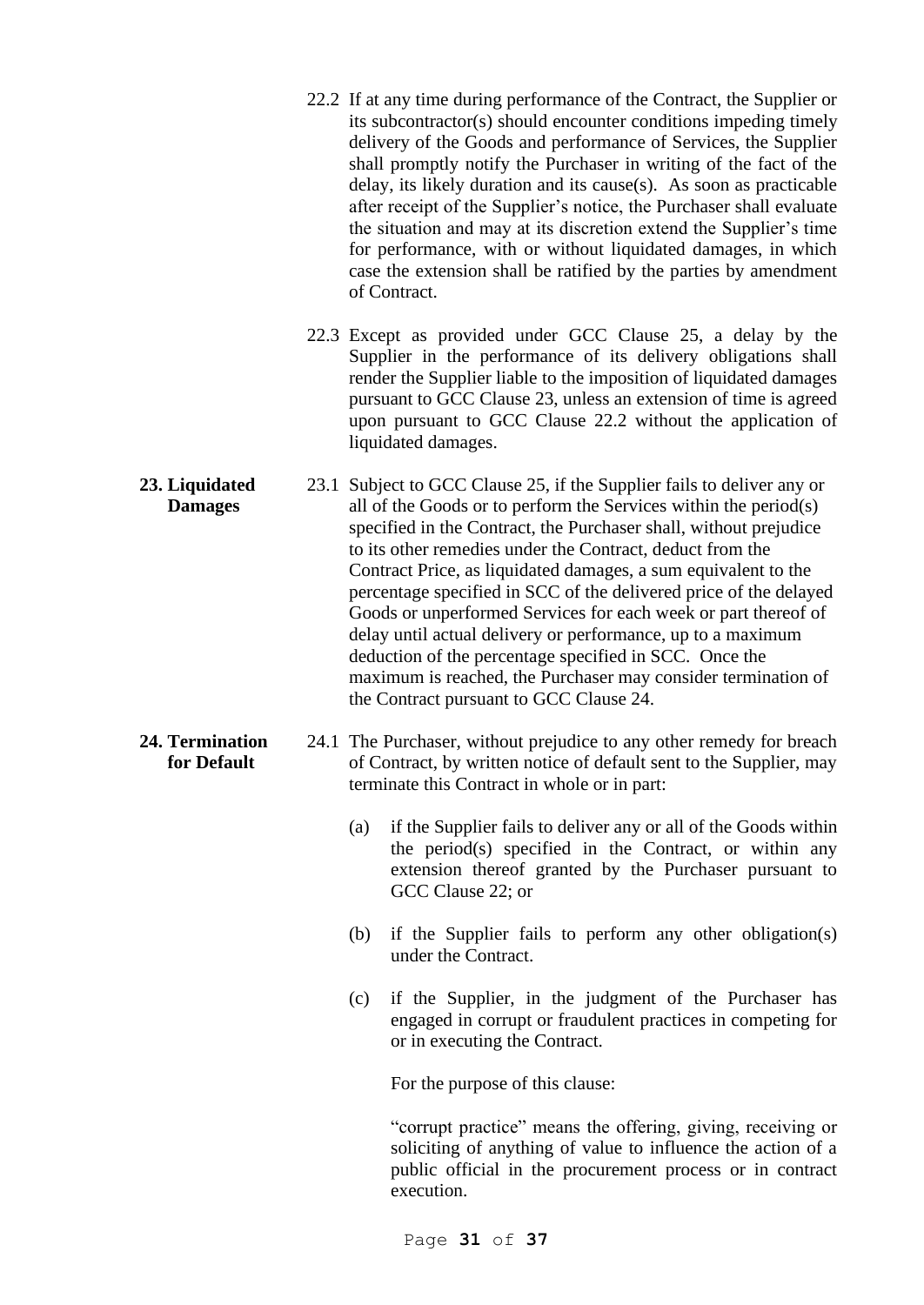"fraudulent practice" means a misrepresentation of facts in order to influence a procurement process or the execution of a contract to the detriment of the Procuring Agency, and includes collusive practice among Bidders (prior to or after bid submission) designed to establish bid prices at artificial non-competitive levels and to deprive the Procuring Agency of the benefits of free and open competition.

- 24.2 In the event the Purchaser terminates the Contract in whole or in part, pursuant to GCC Clause 24.1, the Purchaser may procure, upon such terms and in such manner as it deems appropriate, Goods or Services similar to those undelivered, and the Supplier shall be liable to the Purchaser for any excess costs for such similar Goods or Services. However, the Supplier shall continue performance of the Contract to the extent not terminated.
- **25. Force Majeure** 25.1 Notwithstanding the provisions of GCC Clauses 22, 23, and 24, the Supplier shall not be liable for forfeiture of its performance security, liquidated damages, or termination for default if and to the extent that its delay in performance or other failure to perform its obligations under the Contract is the result of an event of Force Majeure.
	- 25.2 For purposes of this clause, "Force Majeure" means an event beyond the control of the Supplier and not involving the Supplier's fault or negligence and not foreseeable. Such events may include, but are not restricted to, acts of the Purchaser in its sovereign capacity, wars or revolutions, fires, floods, epidemics, quarantine restrictions, and freight embargoes.
	- 25.3 If a Force Majeure situation arises, the Supplier shall promptly notify the Purchaser in writing of such condition and the cause thereof. Unless otherwise directed by the Purchaser in writing, the Supplier shall continue to perform its obligations under the Contract as far as is reasonably practical, and shall seek all reasonable alternative means for performance not prevented by the Force Majeure event.
- **26. Termination for Insolvency** 26.1 The Purchaser may at any time terminate the Contract by giving written notice to the Supplier if the Supplier becomes bankrupt or otherwise insolvent. In this event, termination will be without compensation to the Supplier, provided that such termination will not prejudice or affect any right of action or remedy which has accrued or will accrue thereafter to the Purchaser.
- **27. Termination for Convenience** 27.1 The Purchaser, by written notice sent to the Supplier, may terminate the Contract, in whole or in part, at any time for its convenience. The notice of termination shall specify that termination is for the Purchaser's convenience, the extent to which performance of the Supplier under the Contract is terminated, and the date upon which such termination becomes effective.
	- 27.2 The Goods that are complete and ready for shipment within thirty (30) days after the Supplier's receipt of notice of termination shall be accepted by the Purchaser at the Contract terms and prices. For the remaining Goods, the Purchaser may elect:

Page **32** of **37**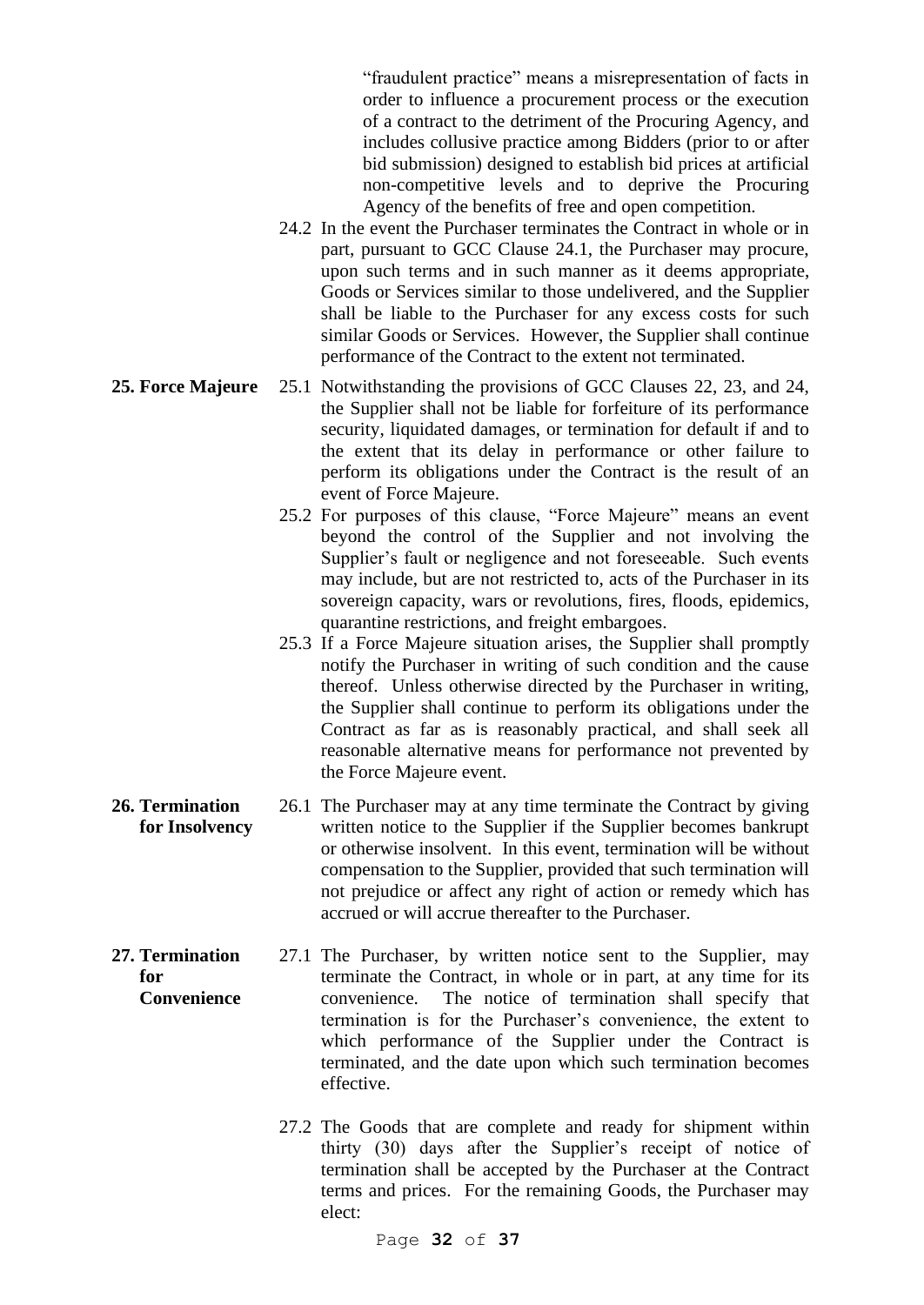|                                      | to have any portion completed and delivered at the Contract<br>(a)<br>terms and prices; and/or                                                                                                                                                                                                                                                                                                                                                                |
|--------------------------------------|---------------------------------------------------------------------------------------------------------------------------------------------------------------------------------------------------------------------------------------------------------------------------------------------------------------------------------------------------------------------------------------------------------------------------------------------------------------|
|                                      | (b)<br>to cancel the remainder and pay to the Supplier an agreed<br>amount for partially completed Goods and Services and for<br>materials and parts previously procured by the Supplier.                                                                                                                                                                                                                                                                     |
| 28. Resolution of<br><b>Disputes</b> | 28.1 The Purchaser and the Supplier shall make every effort to resolve<br>amicably by direct informal negotiation any disagreement or<br>dispute arising between them under or in connection with the<br>Contract.                                                                                                                                                                                                                                            |
|                                      | 28.2 If, after thirty (30) days from the commencement of such<br>informal negotiations, the Purchaser and the Supplier have been<br>unable to resolve amicably a Contract dispute, either party may<br>require that the dispute be referred for resolution to the formal<br>mechanisms specified in SCC. These mechanisms may include,<br>but are not restricted to, conciliation mediated by a third party,<br>adjudication in an agreed and/or arbitration. |
| 29. Governing<br>Language            | 29.1 The Contract shall be written in the language specified in SCC.<br>Subject to GCC Clause 30, the version of the Contract written in<br>the specified language shall govern its interpretation.<br>All<br>correspondence and other documents pertaining to the Contract<br>which are exchanged by the parties shall be written in the same<br>language.                                                                                                   |
| 30. Applicable<br>Law                | 30.1 The Contract shall be interpreted in accordance with the laws of<br>Islamic Republic of Pakistan.                                                                                                                                                                                                                                                                                                                                                        |
| 31. Notices                          | 31.1 Any notice given by one party to the other pursuant to this<br>Contract shall be sent to the other party in writing or by fax and<br>confirmed in writing to the other party's address specified in<br>SCC.                                                                                                                                                                                                                                              |
|                                      | 31.2 A notice shall be effective when delivered or on the notice's<br>effective date, whichever is later.                                                                                                                                                                                                                                                                                                                                                     |
| 32. Taxes and<br><b>Duties</b>       | 32.1 Supplier shall be entirely responsible for all taxes, duties, license<br>fees, etc., incurred until delivery of the contracted Goods to the<br>Purchaser.                                                                                                                                                                                                                                                                                                |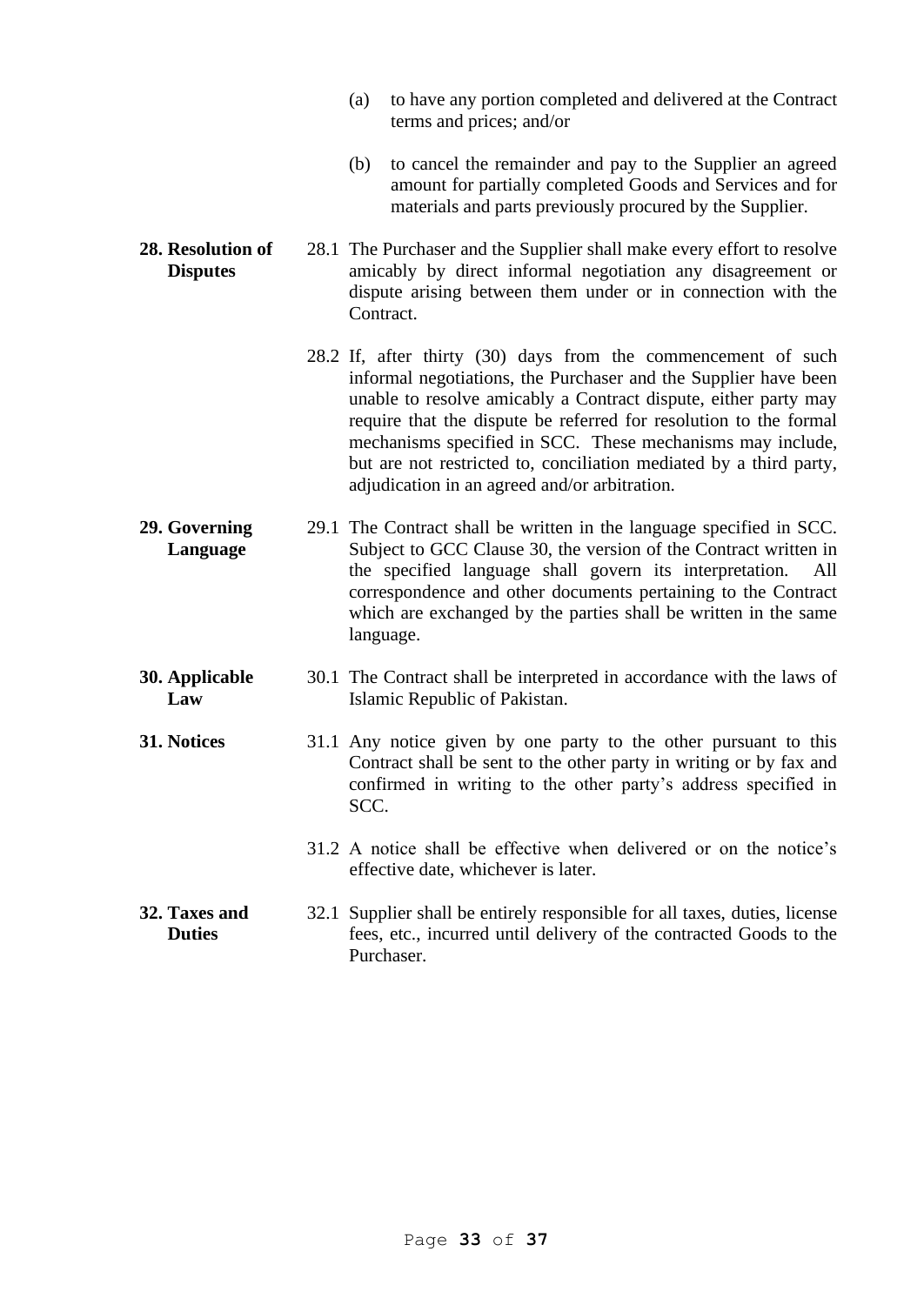# **Part-II Section III. Special Conditions of Contract**

The following Special Conditions of Contract shall supplement the General Conditions of Contract. Whenever there is a conflict, the provisions herein shall prevail over those in the General Conditions of Contract. The corresponding clause number of the GCC is indicated in parentheses.

# **1. Definitions (GCC Clause 1)**

GCC 1.1 (g)—The Purchaser is: University of Chakwal

GCC 1.1 (h)—The Purchaser's country is: Islamic Republic of Pakistan

GCC 1.1 (i)—The Supplier is: [Detail]

GCC 1.1 (j)—The Project Site is: **The Center Store, University of Chakwal.**

# **2. Country of Origin (GCC Clause 3)**

### **3. Performance Security (GCC Clause 7)**

3.1. GCC 7.1—The amount of performance security, as a percentage of the Contract Price, shall be 10% (Ten percent of the contract price) in the shape of non recourse, irrevocable and unconditional bank guarantee from scheduled bank of Pakistan on the prescribed format attached with the bidding document. The bank guarantee will require on demand of the competent authority. Otherwise the payment shall be subject to satisfactory inspection report from the concerned evaluation committee and 10% of the total billed amount shall be retained by the University for a **Period Not less than six (06) months** (after supply).

### **4. Inspections and Tests (GCC Clause 8)**

GCC 8.6—

Inspection and tests prior to delivery of goods and at final acceptance are:-

- i) For being Brand New, bearing relevant reference numbers of the equipment (Certificate from supplier)
- ii) For Physical Fitness having No Damages (Certificate from supplier)
- iii) For the Country of Origin as quoted by the Supplier (Certificate from manufacturer)
- iv) For conformance to specifications and performance parameters, through Prior to delivery inspection (Inspection Report by the concerned department/section)
- v) For successful operation at site after complete installation, testing and commissioning of the equipment (Installation, Testing and Commissioning Report by concerned department/section)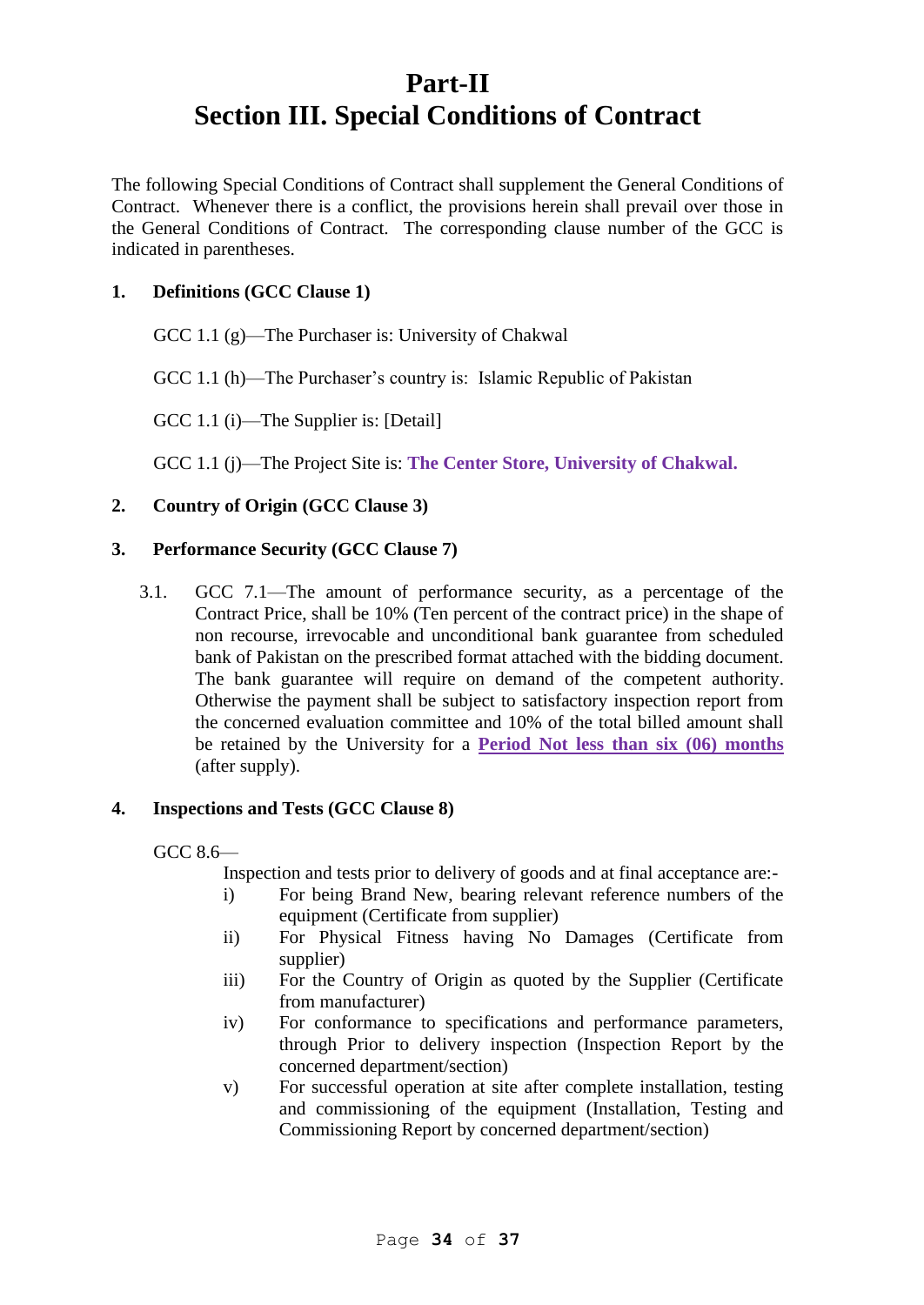# **5. Delivery and Documents (GCC Clause 10)**

GCC 10.3— Upon shipment, the Supplier shall notify the Purchaser the full details of the shipment, including Contract number, description of Goods, quantity and usual transport document. The Supplier shall mail the following documents to the Purchaser:

- (i) Copies of the Supplier's invoice showing Goods' description, quantity, unit price, and total amount;
- (ii) Original and two copies of the usual transport document (for example, a negotiable bill of lading, a non-negotiable sea waybill, an inland waterway document, an air waybill, a railway consignment note, a road consignment note, or a multimodal transport document) which the buyer may require to take the goods;
- (iii) Copies of the packing list identifying contents of each package;
- (iv) Insurance Certificate;
- (v) Manufacturer's or Supplier's Valid Warranty Certificate;
- (vi) Inspection Certificate issued by the Nominated Inspection Agency (if any), and the Supplier's Factory Inspection Report; and
- (vii) Certificate of Origin.
- (viii) The above documents would be required even if the equipment has already been imported and is available with the supplier ex-stock

# **6. Insurance (GCC Clause 11)**

GCC 11.1— The Goods supplied under the Contract shall be Delivered Duty Paid (DDP) under which risk is transferred to the Buyer after having been delivered. Hence insurance coverage is seller's responsibility. Since the Insurance is seller's responsibility they may arrange appropriate coverage.

# **7. Incidental Services (GCC Clause 13)**

GCC 13.1—Incidental services to be provided are:

- A) At site complete training of Purchaser's nominated staff regarding maintenance and operation of Goods.
- B) At site preventive maintenance on quarterly basis by the bidder's qualified staff for one year, starting from final acceptance of goods.

The rate must include cost for all kinds of labor, inputs and material required for above, and all applicable government taxes and levies. In case a separate rate is not provided by the bidder for the above items, it shall be deemed to have been covered in the overall quoted cost.

# **8. Warranty (GCC Clause 15)**

GCC 15.2—In accordance with the provisions, the warranty period shall be 2000 hours of operation or 12 months (parts and labor warranty) from date of Handing Over (Final Acceptance) of the Goods whichever occurs earlier. The Supplier shall, in addition, comply with the performance and/or consumption guarantees specified under the Contract. If, for reasons attributable to the Supplier, these guarantees are not attained in whole or in part, the Supplier shall, at its discretion, either: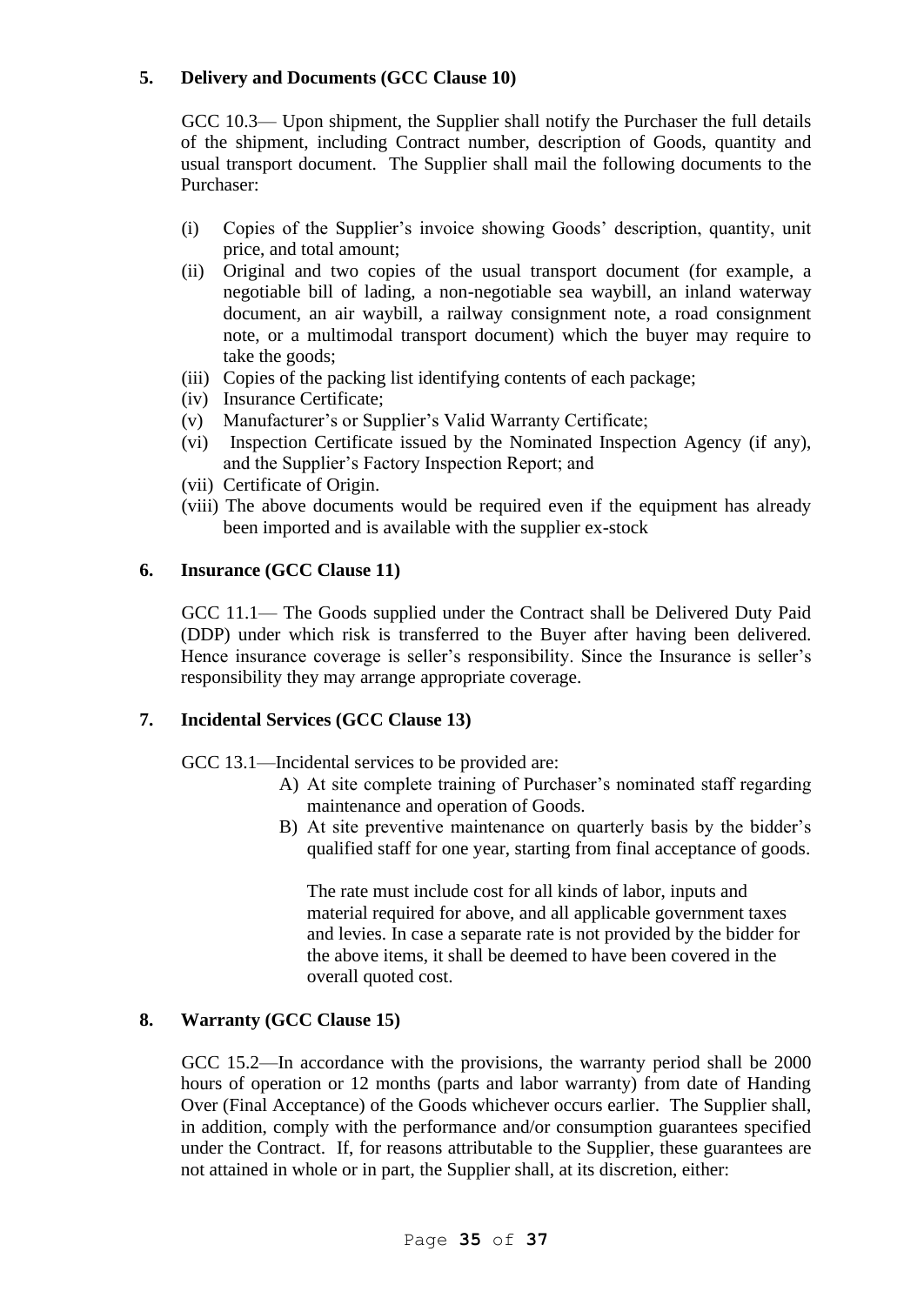- (a) Make such changes, modifications, and/or additions to the Goods or any part thereof as may be necessary in order to attain the contractual guarantees specified in the Contract at its own cost and expense and to carry out further performance tests in accordance with SCC 4,
- **or**
- (b) Pay liquidated damages to the Purchaser with respect to the failure to meet the contractual guarantees. The rate of these liquidated damages shall be **0.1 %** of the contract price per day.

**or**

(c) Replacement of the whole unit at site including transportation, installation, testing & commissioning etc in case of major defect at his own cost.

GCC 15.4 & 15.5—the period for correction of defects in the warranty period is 72 hours.

### **9. Payment (GCC Clause 16)**

GCC 16.1—The method and conditions of payment to be made to the Supplier under this Contract shall be as follows:

### **Payment for Goods supplied:**

Payment shall be made in Pak. Rupees in the following manner:

**Billing Cycle:** The billing shall be on monthly basis.

(i) **Payment against Delivered Goods**: Upon submission of claim, the supplier shall be paid within thirty (30) days of receipt of the Goods at site after performing the requisite inspection and tests as mentioned in SCC 4.

### **12. Prices (GCC Clause 17)**

GCC 17.1—Prices shall be: Fixed.

### **13. Liquidated Damages (GCC Clause 23)**

GCC 23.1—Applicable rate: **0.1 % of contract price per day**

# **14. Resolution of Disputes (GCC Clause 28)**

GCC 28.3—The dispute resolution mechanism to be applied pursuant to GCC Clause 28.2 shall be as follows:

In the case of a dispute between the Purchaser and the Supplier, the dispute shall be referred to adjudication or arbitration in accordance with the Pakistan Arbitration Act, 1940.

# **15. Governing Language (GCC Clause 29)**

GCC 29.1—The Governing Language shall be: English.